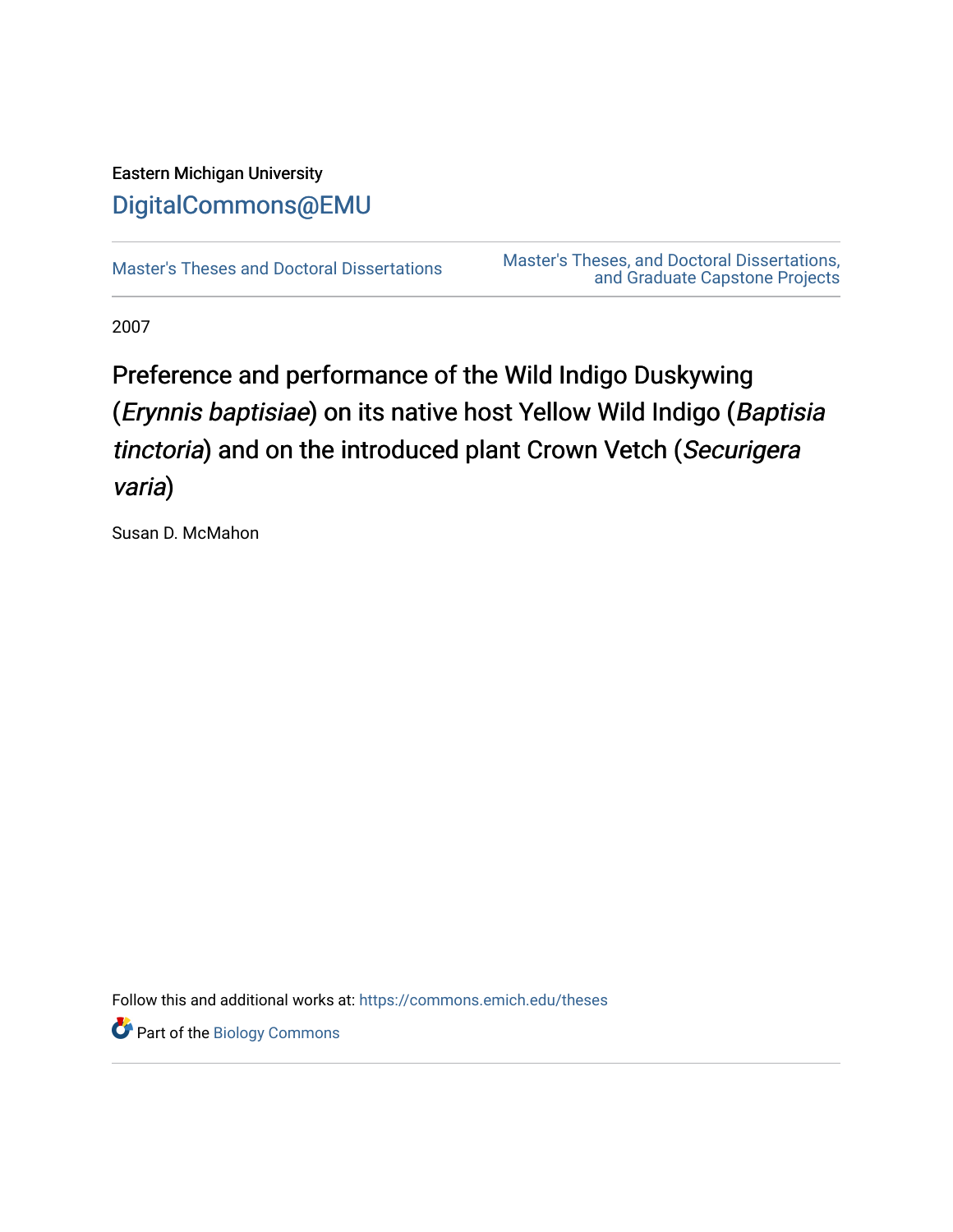# PREFERENCE AND PERFORMANCE OF THE WILD INDIGO DUSKYWING (*Erynnis baptisiae*) ON ITS NATIVE HOST YELLOW WILD INDIGO (*Baptisia tinctoria)* AND ON THE INTRODUCED PLANT CROWN VETCH (*Securigera varia)*

by

Susan D. McMahon

Thesis

Submitted to the Department of Biology

Eastern Michigan University

in partial fulfillment of the requirements for the degree of

#### MASTER OF SCIENCE

in

Biology with a concentration in Ecology and Organismal Biology

Thesis Committee:

Cathy Bach, PhD., Chair

Jamin Eisenbach, PhD.

Gary Hannan, PhD.

Barb Barton, M.S.

November 12, 2007

Ypsilanti, Michigan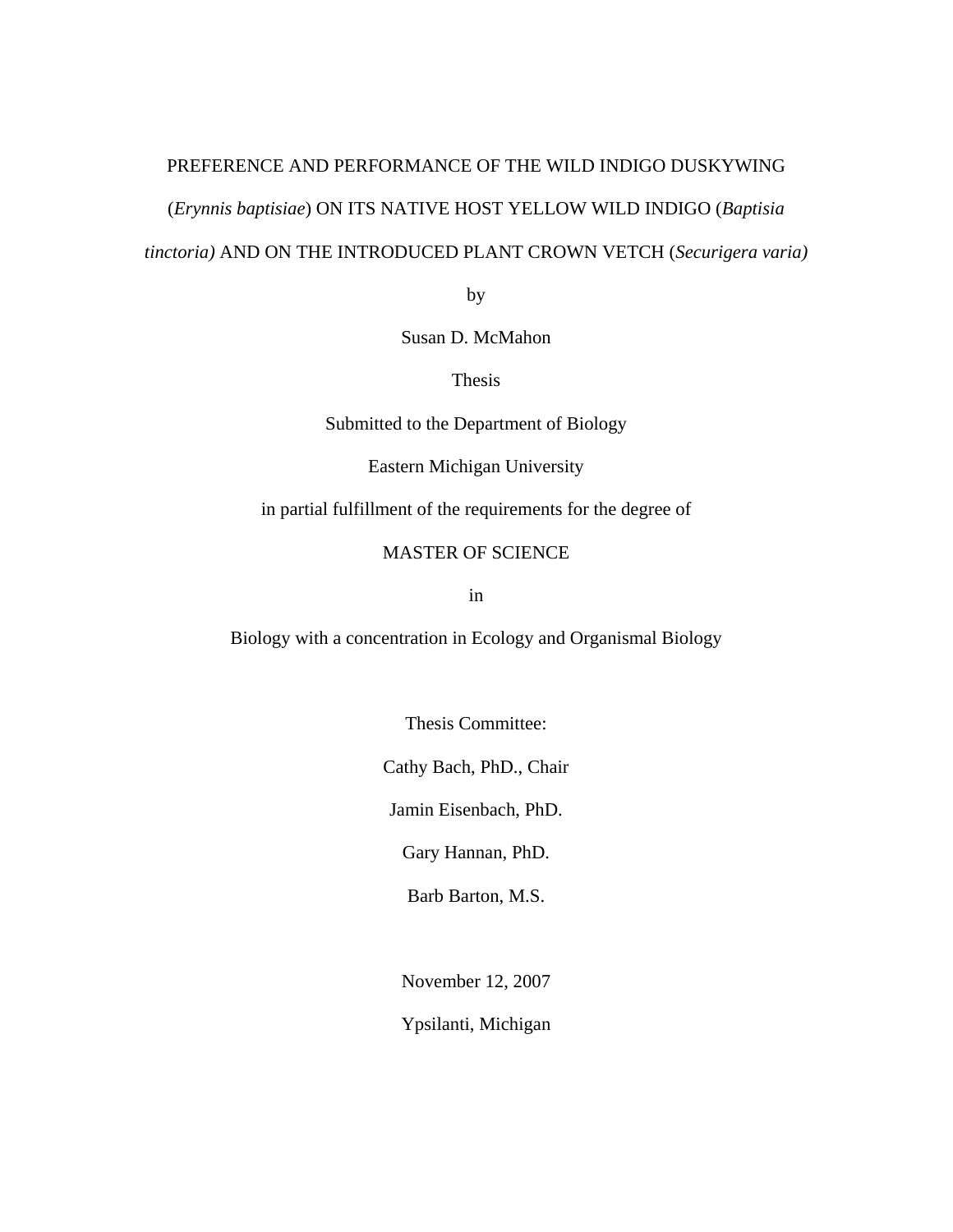## DEDICATION

This work is dedicated to my parents, Ed and Jean McMahon. Without their consistent support and encouragement, this accomplishment would not have been possible. Sadly, my father passed away prior to the completion of this project; however, his spirit remains with me and I hope this work would make him proud.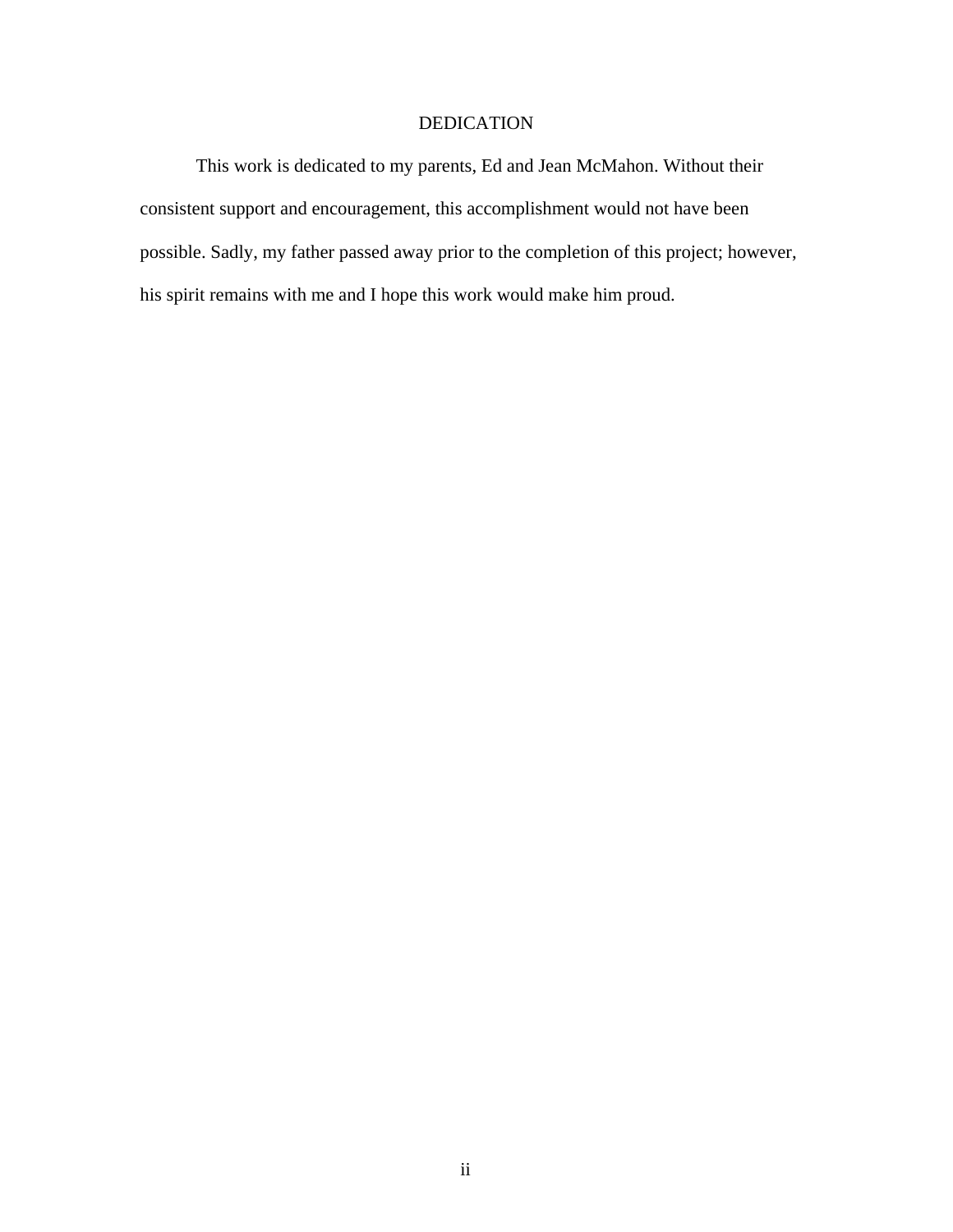#### ACKNOWLEDGEMENTS

This project would not have been possible without the encouragement, assistance, and guidance of many wonderful people. First, I greatly thank Barb Barton for introducing my to the Wild Indigo Duskywing butterfly and sharing her vast knowledge about butterflies with me. I deeply appreciate the guidance and expertise provided by Gary Hannan and Jamin Eisenbach. I thank Matthaei Botanical Gardens for generously providing space to conduct research. The Natural Area Preservation Division of the City of Ann Arbor graciously allowed me to work at Olson City Park. I also thank Judy McBride of the Eastern Michigan University Terrestrial and Aquatic Research Facility for providing research space and caring for plants.

Financial support made this project possible and was provided through a Meta Hellwig Graduate Research Award, as well as an Eastern Michigan University Graduate School Research Award.

Above all I thank my advisor, Cathy Bach, for her constant support, wonderful positive outlook, humor, and generosity. She is truly a great advisor and made the entire experience much more fun. Finally, I extend a great thanks to my family and friends, foremost to Jim Barski for everything from building cages to providing feedback, and to my parents for always supporting my endeavors.

iii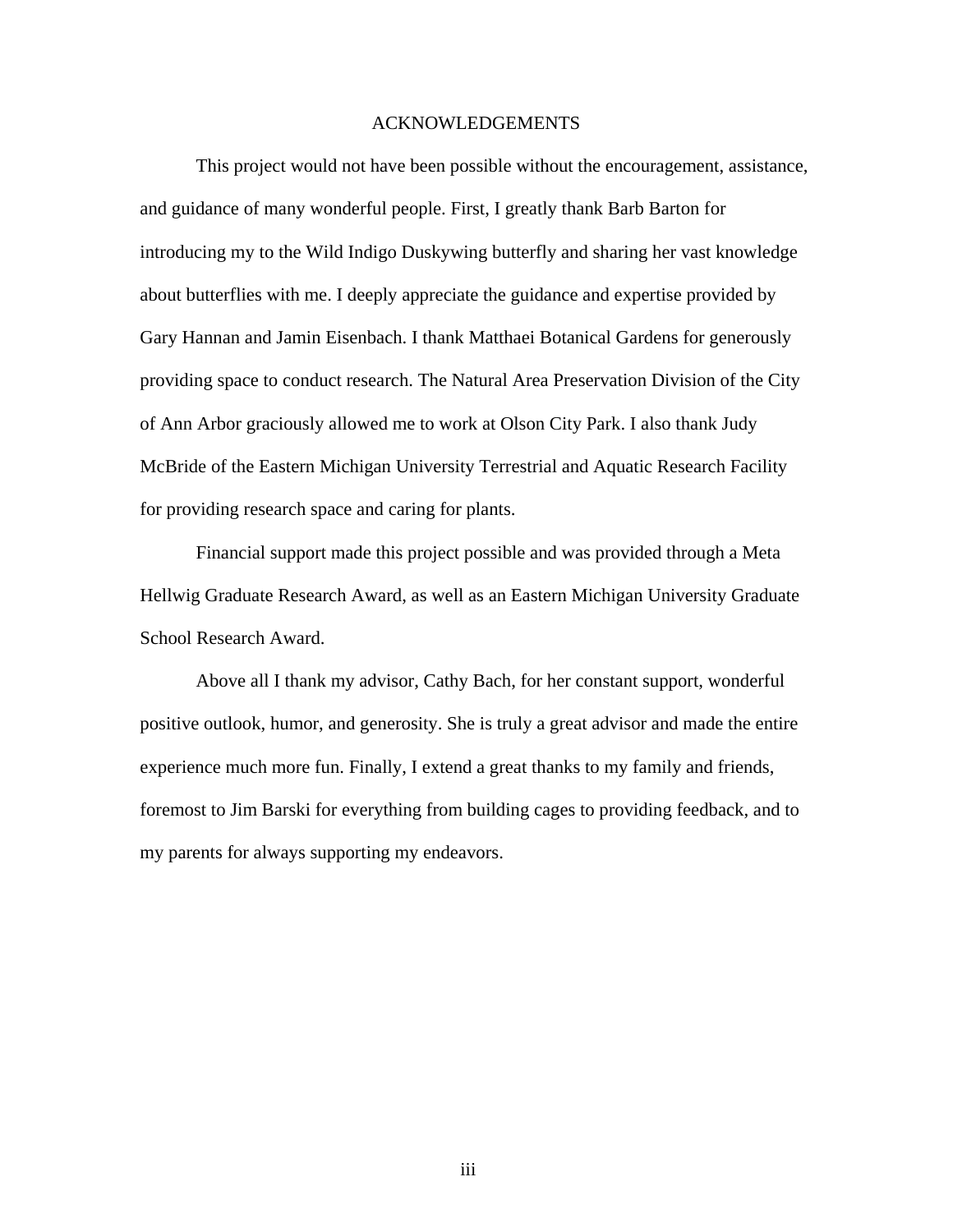#### ABSTRACT

The Wild Indigo Duskywing butterfly (*Erynnis baptisiae*) shifted from its native host plant Yellow Wild Indigo (*Baptisia tinctoria*) to the introduced plant Crown Vetch (*Securigera varia*). This study examined the effects of this host shift by comparing butterfly preference (larval feeding and female oviposition) and performance (pupal weight and pupation success) of two distinct butterfly populations, on both native and introduced plants. Caterpillars reared on the native plant had significantly greater pupal weight regardless of the population origin. Larval feeding preference was significantly affected by the plant fed upon; larvae from both populations strongly preferred to feed on the native plant. Neither population origin nor host plant significantly affected pupation success or oviposition preference. Greater performance on and feeding preference for the native plant emphasizes that increasing the *B. tinctoria* population will likely increase the butterfly population.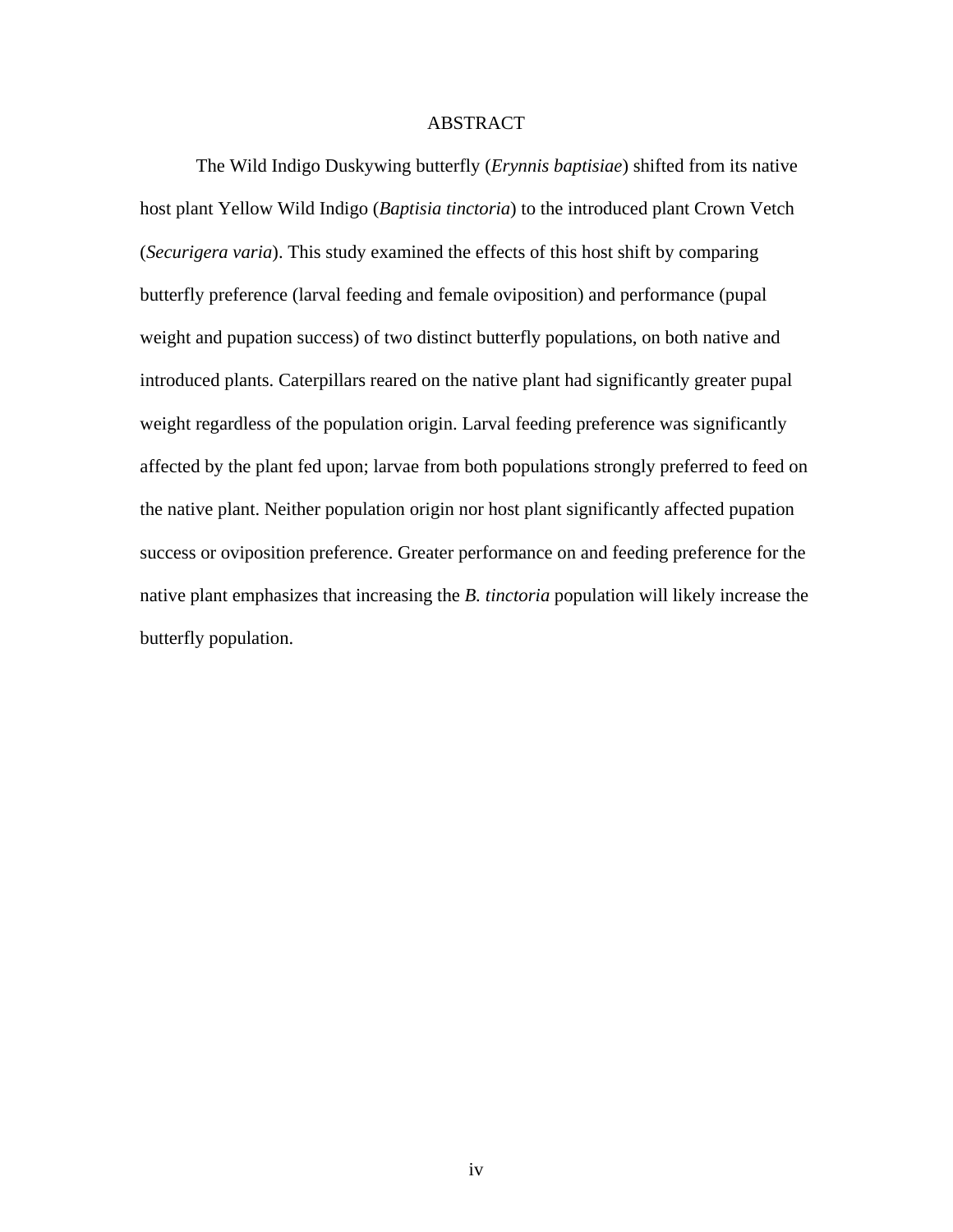# **TABLE OF CONTENTS**

| $\overline{11}$ |
|-----------------|
| iii             |
| iv              |
| 1               |
| 6               |
| 8               |
| 8               |
| 9               |
| 11              |
| 11              |
| 12              |
| 12              |
| 12              |
| 12              |
| 13              |
| 13              |
| 14              |
| 15              |
| 16              |
| 16              |
| 21              |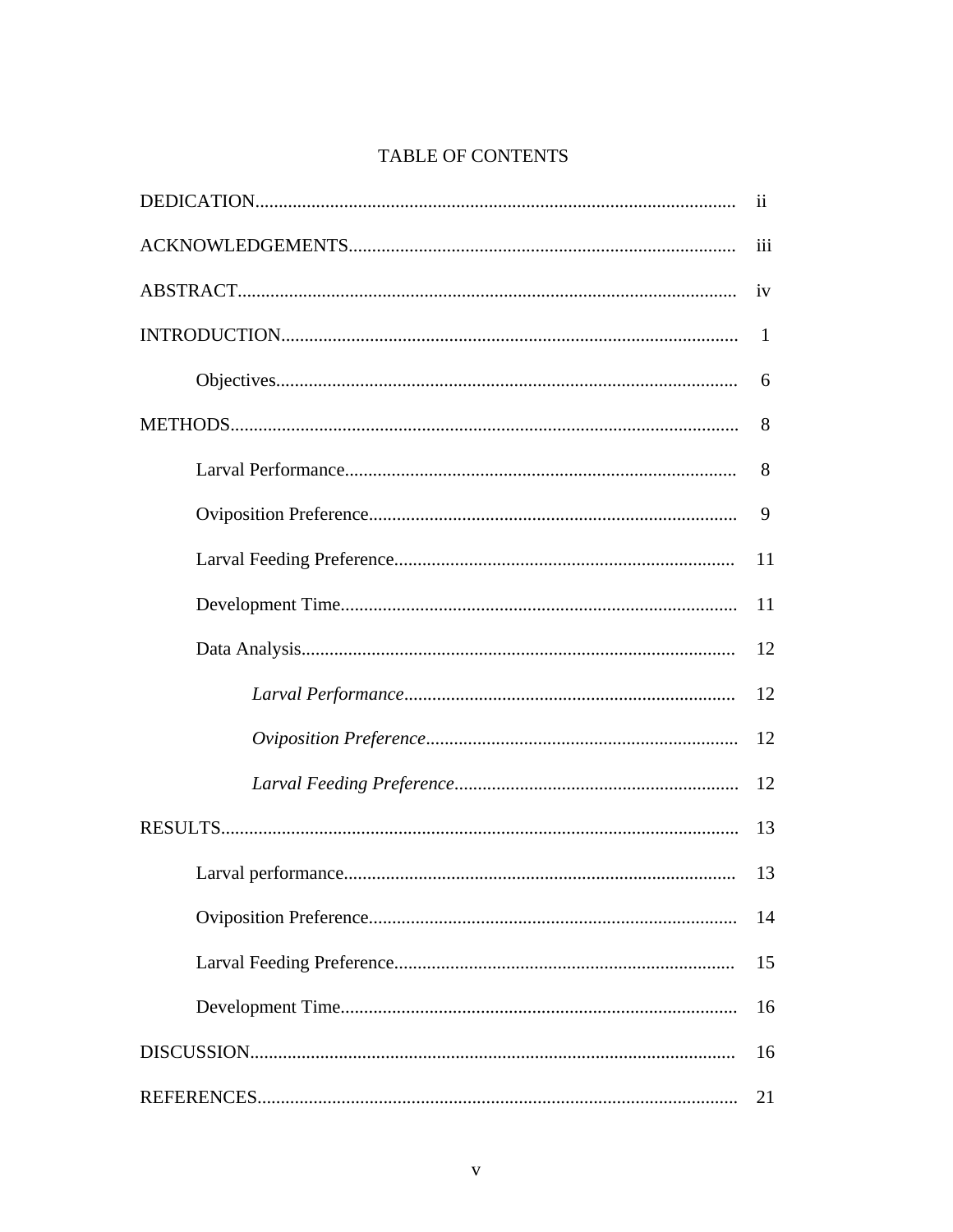| <b>Table</b>   | <b>LIST OF TABLES</b>                                                       | Page |
|----------------|-----------------------------------------------------------------------------|------|
| $\mathbf{1}$   | ANCOVA of pupal weight with covariate of original larval length, as a       |      |
|                | function of the population origin, plant reared upon, and interaction       | 24   |
| $\overline{2}$ | ANCOVA of daily larval growth rate (mm/day) as a function of the            |      |
|                |                                                                             | 24   |
| 3              | Percentage of larvae that pupated and percentage of pupae that successfully |      |
|                |                                                                             | 25   |
| $\overline{4}$ | ANOVA of the number of leaves damaged, based on population origin, plant    |      |
|                |                                                                             | 26   |
| 5              | ANOVA of mean leaf damage based on the population origin, plant fed upon,   |      |
|                |                                                                             | 27   |
| 6              | ANOVA of the number of leaves damaged based on the plant egg laid upon,     |      |
|                | plant fed upon, and interaction on days 18 and 26 for the Olson (introduced |      |
|                |                                                                             | 28   |
| 7              | ANOVA of mean leaf damage based on plant egg laid upon, plant fed upon,     |      |
|                | and interaction on days 18 and 26 for Olson (introduced host) population    | 29   |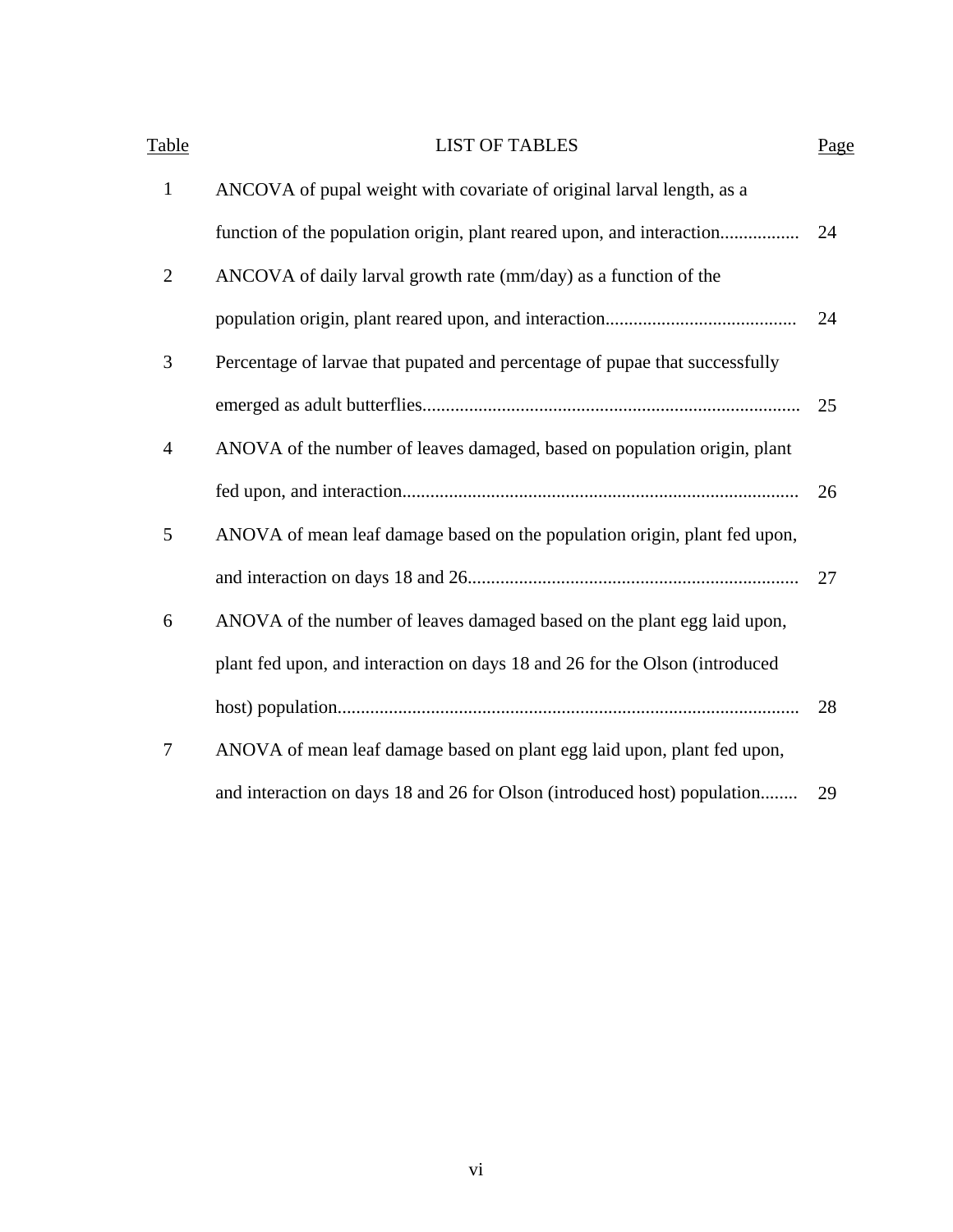| Figure           | <b>LIST OF FIGURES</b>                                                    | Page |
|------------------|---------------------------------------------------------------------------|------|
| $\mathbf{1}$     |                                                                           | 30   |
| $\overline{2}$   |                                                                           | 31   |
| 3                | Daily larval growth rate based on population origin and plant reared upon | 32   |
| $\overline{4}$   |                                                                           | 33   |
| 5                |                                                                           | 34   |
| 6                | Proportion of leaf area removed per damaged leaf for both populations     | 35   |
| $\boldsymbol{7}$ | Mean amount of leaf damage per damaged leaf for Olson (introduced host)   | 36   |
| 8                | Proportion leaf area removed per damaged leaf for Olson (introduced host) | 37   |
| 9                | Approximated development time of $2nd$ generation from Petersburg (native |      |
|                  |                                                                           | 38   |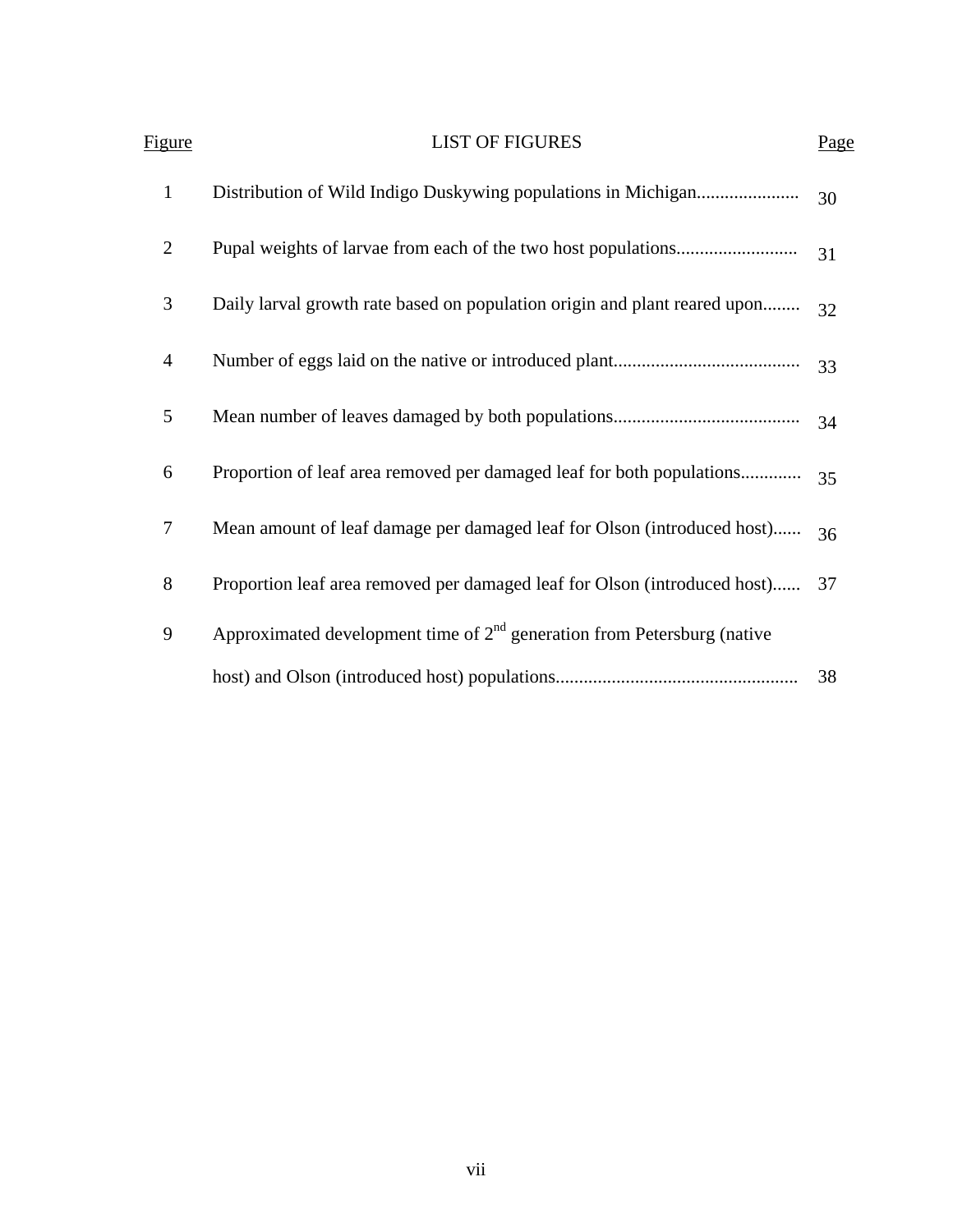#### INTRODUCTION

A host plant shift occurs when a phytophagous insect transfers from its traditional host plant to a novel plant species. Host shifts occur for a variety of reasons, including abundance of a novel plant combined with rarity of the native host, chemical similarity of plants, and females laying eggs on the incorrect plant species (Strong et al., 1984; Bernays and Chapman, 1994). Insects may innately have the ability to utilize various host plants. Alternatively, insects may evolve physiological or behavioral means to exploit a novel plant as a host plant over time. An example of an evolutionary response is the Australian soapberry bug, *Leptocoris tagalicus*, that evolved 5-10% longer mouthparts, allowing the insect to feed on the fruits of an invasive species, which has much larger fruit than its native host (Carroll et al., 2005).

Advantages of a host plant shift include the potential for range expansion, escape from natural enemies, an extended flight season, and the potential of a host plant with fewer toxins as with agricultural and horticultural plants (Erlich and Raven, 1964; Tabashnik, 1983; Bernays and Chapman, 1994; Graves and Shapiro, 2003; Murphy, 2004). Swallowtail butterfly caterpillars from the *Papilio machaon* group have been found to have greater survival on novel host plants in the absence of natural enemies than with natural enemies present on their typical host plant (Murphy, 2004). Many insects expanded their native host range by incorporating agricultural plants and thereby became pests. For example, *Colias* butterflies whose native host plants include indigenous legumes, such as American Vetch (*Vicia americana*), switched to the legume forage crop Alfalfa (*Medicago sativa*). The shift by *Colias* butterflies took as little as 100 generations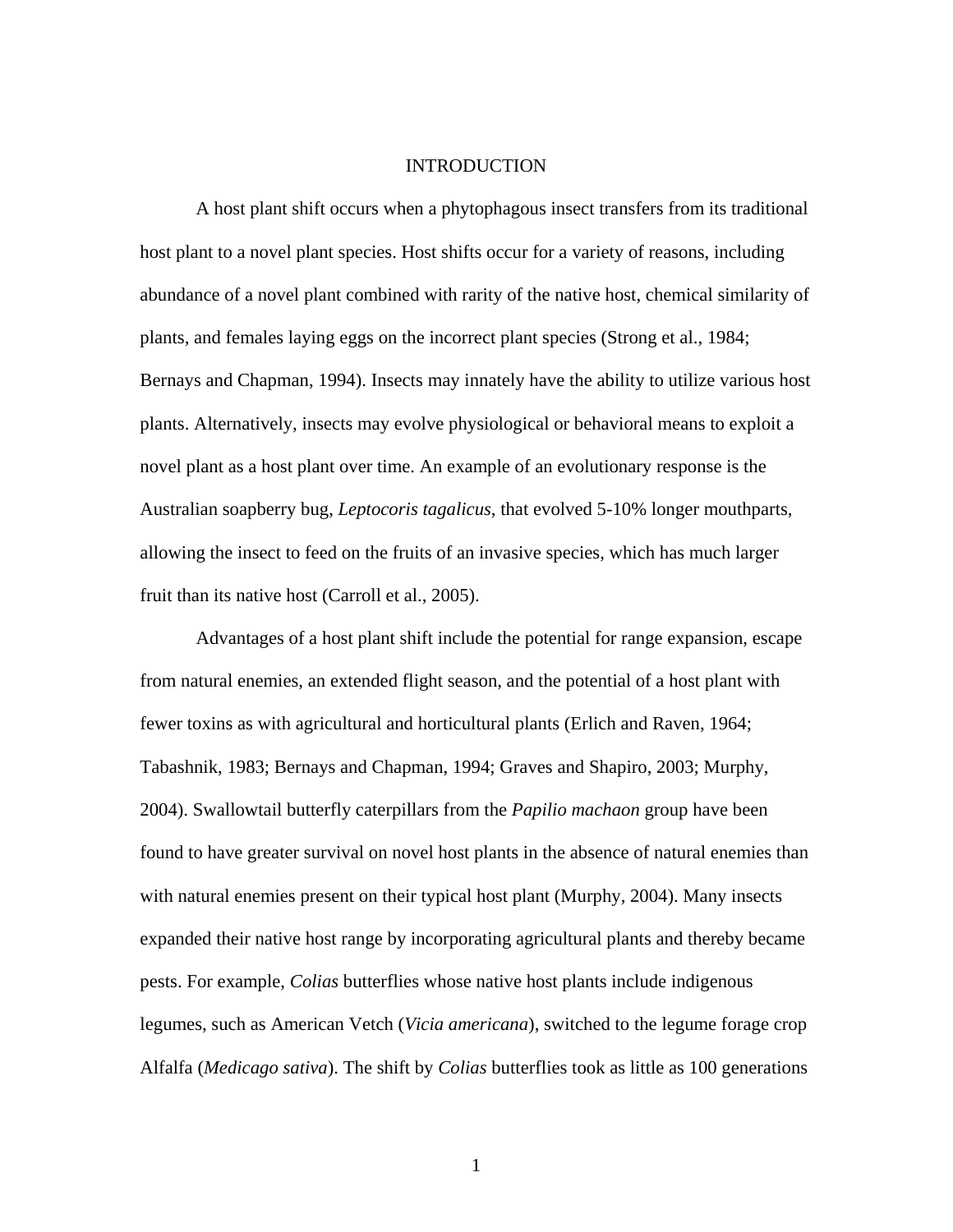(less than 50 years) for adaptations, which apparently granted *Colias* caterpillars feeding on Alfalfa greater efficiency digesting Alfalfa than the native host plant *V. americana* (Tabashnik, 1983). The shift by the phytophagous ladybird beetle *Epilachna yasutomii* from Wild Blue Cohosh to cultivated potato resulted in a range expansion, higher population growth rate, shorter development time, and larger females, which enabled this species to become an agricultural pest (Shiral and Morimoto, 1999). The Colorado Potato Beetle (*Leptinotarsa decemlineata*) shifted to cultivated potato and became one of the most destructive agricultural insects in North America as well as Europe (Hare, 1990).

Disadvantages of a host plant shift may include longer development times, risks to growth and reproduction, presence of natural enemies, decreased insect survival, or larval death (Graves and Shapiro, 2003). Even a closely related host plant species may require adaptations for an insect to successfully switch hosts, as shown for the milfoil weevil *Euhrychiopsis lecontei* Deitz. This weevil was raised on two native milfoil species (*Myriophyllum sibiricum* and *M. veticillatum*) and two invasive milfoil species (*M. spicatum* and *M. aquaticum*). Results indicated that female weevils laid eggs on all four species but completed development on only three of the four species. One of the exotic species was apparently toxic since weevils failed to develop further than the larval stage (Solarz and Newman, 2001). In addition, Byers et al. (1986) found reduced pupal weight and significantly higher larval mortality rates when fruitworms fed on compounds extracted from the introduced plant Crown Vetch (*Securigera varia*).

Any host shift to a novel plant species presents the phytophagous insect with a new complement of chemical compounds. The expected result of a host shift should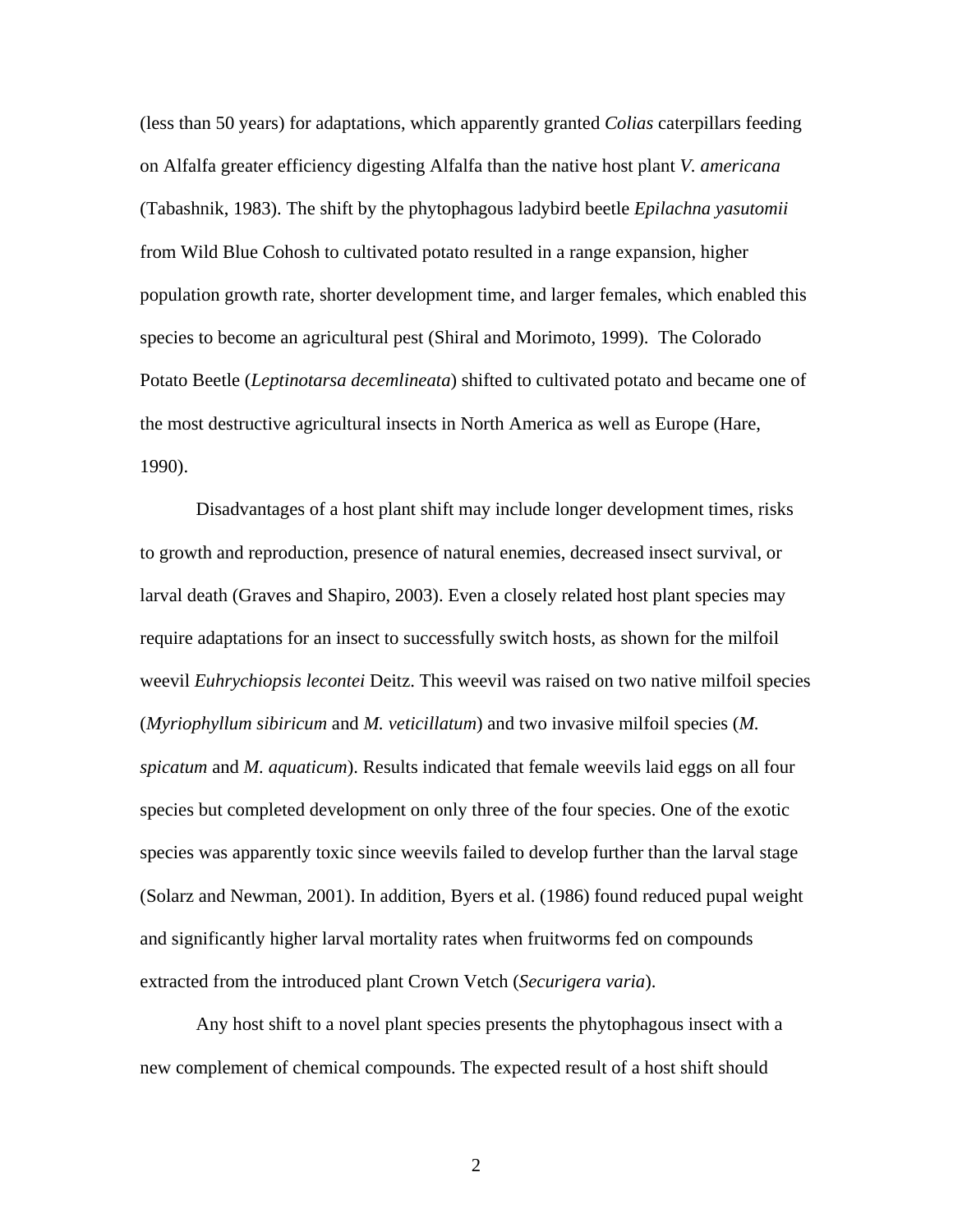include longer development times, slower larval growth rate, and decreased pupal weight. Insects with a greater affinity for utilizing a variety of host plants may evolve adaptations to cope with a host shift more quickly, whereas specialized insects shifting hosts may experience a much longer transition. Some insects have the ability to use a variety of host plants, yet ovipositing females select only one species. Graminivorous sawfly larvae survive well on three species of grass; however, females exhibited a strong oviposition preference for one grass species. Sawfly oviposition preference was closely correlated with maximum larval performance (Barker and Maczka, 1996). Approximately 34% (82) of the 236 butterfly species in California either feed upon or lay eggs on non-native plants. In addition, three species of butterflies lay eggs on plants that are toxic to larvae (Graves and Shapiro, 2003).

The most extreme outcomes of host plant shifts are host race formation and, ultimately, speciation. Elements leading to sympatric host race formation include habitat preference, host plant preference, and greater fitness (Bush, 1994). Mounting evidence demonstrating the occurrence of sympatric speciation exists. One of the most well studied cases involves the tephritid fruit fly complex (*Rhagoletis pomonella* spp.) that formed a new host race through a host shift to domestic apples (Bush, 1994; Schwarz et al., 2005).

An increasingly common means for insects to encounter new combinations of plants is via the presence of introduced or invasive plant species (Wilcove et al., 1998). Most nonindigenous plant species were introduced for agricultural or ornamental purposes (Pimentel et al., 2000). Wilcove et al. (1998) demonstrated that the presence of non-indigenous species presents a serious threat to indigenous species, and the number of invasive and introduced species continues to increase at an alarming rate. The disturbing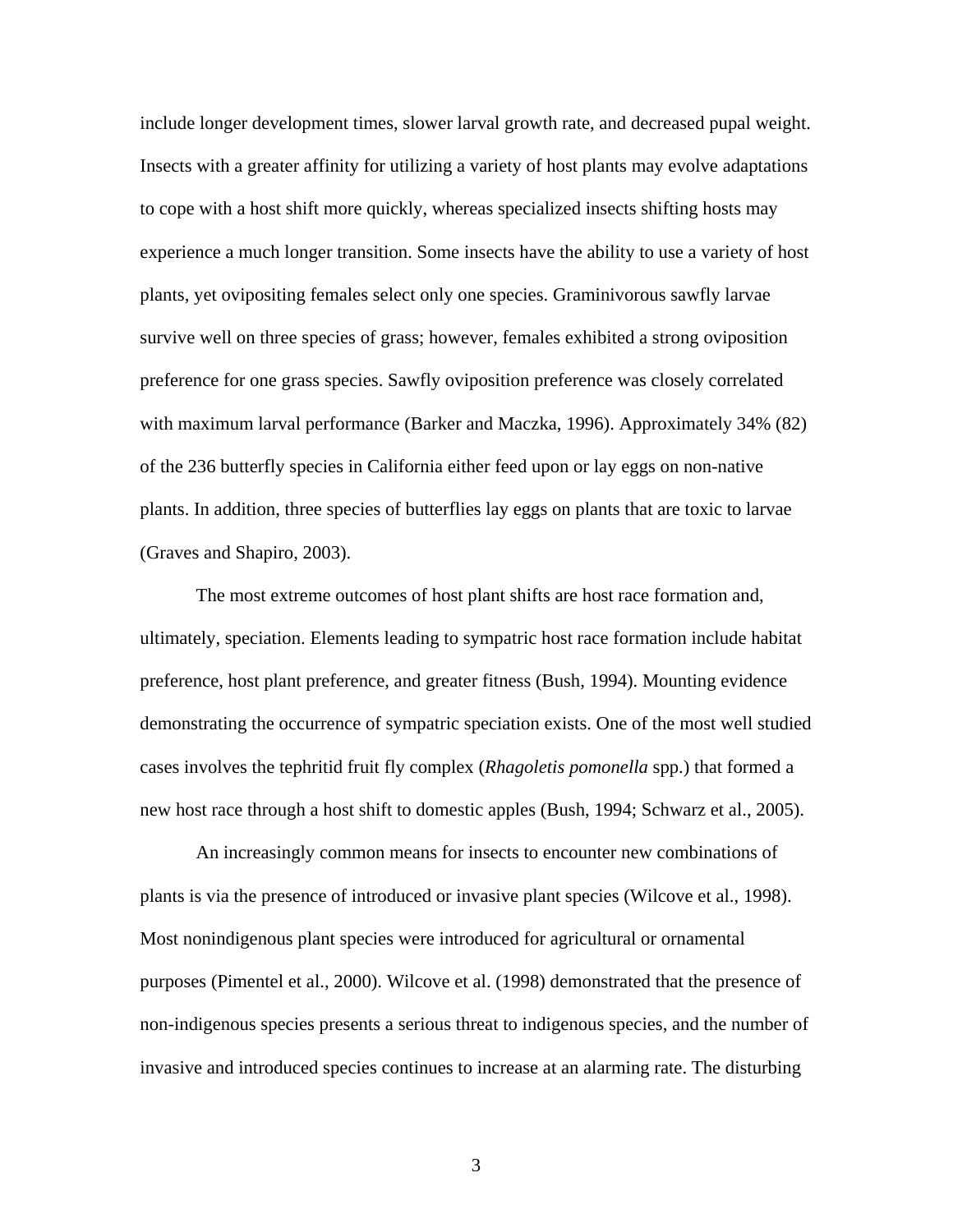trend toward decreasing populations of native host plant species and increasing populations of invasive plant species allows study of insect host shifts to novel host plants. For example, the aquatic plant, Eurasian Watermilfoil (*Myriophyllum spicatum*), is believed to have been introduced to North American in the 1940s (Sheldon and Jones, 2001). A native North American weevil raised on the Eurasian Watermilfoil exhibited a preference for laying eggs on the exotic and showed greater fecundity on the exotic than the native watermilfoil species (*Myriophyllum sibiricum*). This host shift occurred in less than 11 years (33 generations), which represents a very fast shift to a novel host species (Sheldon and Jones, 2001). Pimentel et al. (2000) estimated the number of introduced plants that escaped and established wild populations in the United States alone in excess of 5000 species. California alone is estimated to have 1057 introduced plant species (Graves and Shapiro, 2003). Despite this trend, few studies have examined the response and evolution of native species in response to introduced and invasive plant species.

*Erynnis baptisiae*, commonly called the Wild Indigo Duskywing, is an indigenous butterfly of the skipper family Hesperiidae, subfamily Pyrginae. This butterfly species is considered globally secure; however, it is a species of special concern in Michigan and has populations in only four counties (Fig. 1; MNFI; NatureServe, 2007). Michigan forms part of the northern boundary of the geographic range for *E. baptisiae*, which is partially why the butterfly is relatively rare in the state. Host plants of *E. baptisiae* that are native to Michigan include *Astragalus canadensis* (Canadian Milk Vetch), *Baptisia leucantha* (White Wild Indigo), *Baptisia tinctoria* (Yellow Wild Indigo), *Crotalaria sagitallis* (Rattlebox), and *Lupinus perennis* (Wild Lupine; Scott, 1986). However, Michigan populations of the Wild Indigo Duskywing have not been observed utilizing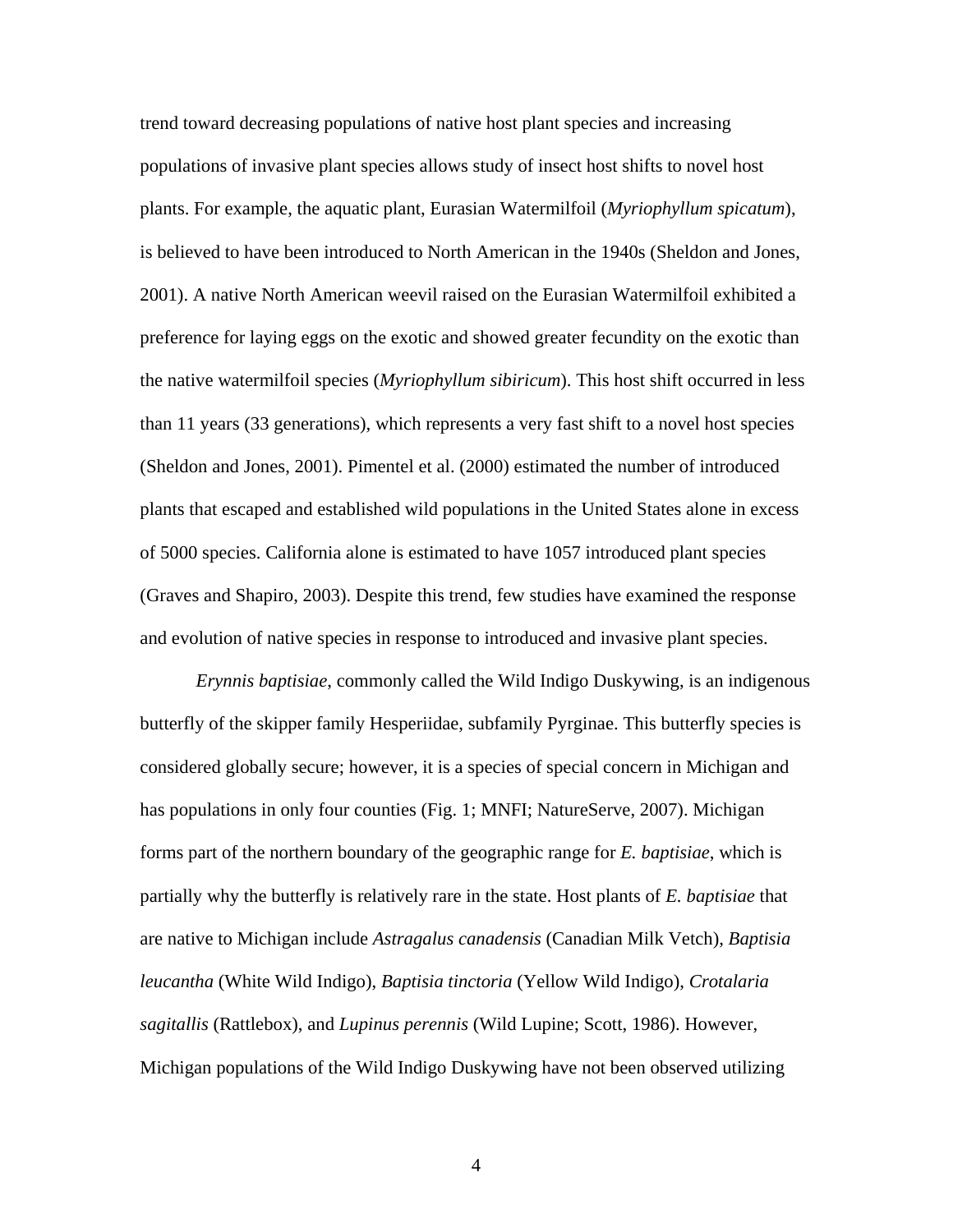host plants other than those within the *Baptisia* genus and *Securigera varia* (Nielsen, 1999). Wild Indigo Duskywing females lay eggs singly on host plants (Scott, 1986). This species is multivoltine and typically has 2-3 generations per season (Gochfeld and Burger, 1997). In Michigan, the first generation appears in mid to late April, the second generation appears in July, and the third generation appears in September. Very little research on this species exists, and the impacts of utilizing the introduced plant *S. varia* as a host plant remained unknown. In addition, very few sites remain where the Wild Indigo Duskywing is able to use the native *B. tinctoria* as its host plant.

*Baptisia tinctoria*, commonly referred to as Yellow Wild Indigo, is a perennial plant in the pea family (Leguminosae) with a native distribution throughout eastern North America (Voss, 2001). *Baptisia tinctoria* populations declined over the last 10 years due partially to commercial demand of the plant for homeopathic purposes (Carroll and Feist, 2004). A recent review found evidence that ingestion of *B. tinctoria* root extracts greatly reduced the duration and intensity of symptoms of the common cold (Roxas and Jurenka, 2007). Although considered globally secure, *Baptisia tinctoria* populations are rare and are present in only 10 Michigan counties (USDA, NRCS; NatureServe, 2007). *Baptisia tinctoria* was the primary host plant of the local populations of the Wild Indigo Duskywing butterfly, *Erynnis baptisiae*, until some populations switched to the introduced plant *Securigera varia* (Shapiro, 1979; Nielsen, 1999).

The Wild Indigo Duskywing butterfly (*E. baptisiae*) shifted to *Securigera varia* fairly recently (Shapiro, 1979; Scott, 1986; Nielsen, 1999). *Securigera varia*, commonly called Crown Vetch, is a non-indigenous perennial plant in the pea family (Leguminosae) that was introduced to North America from Europe after 1890 as an erosion control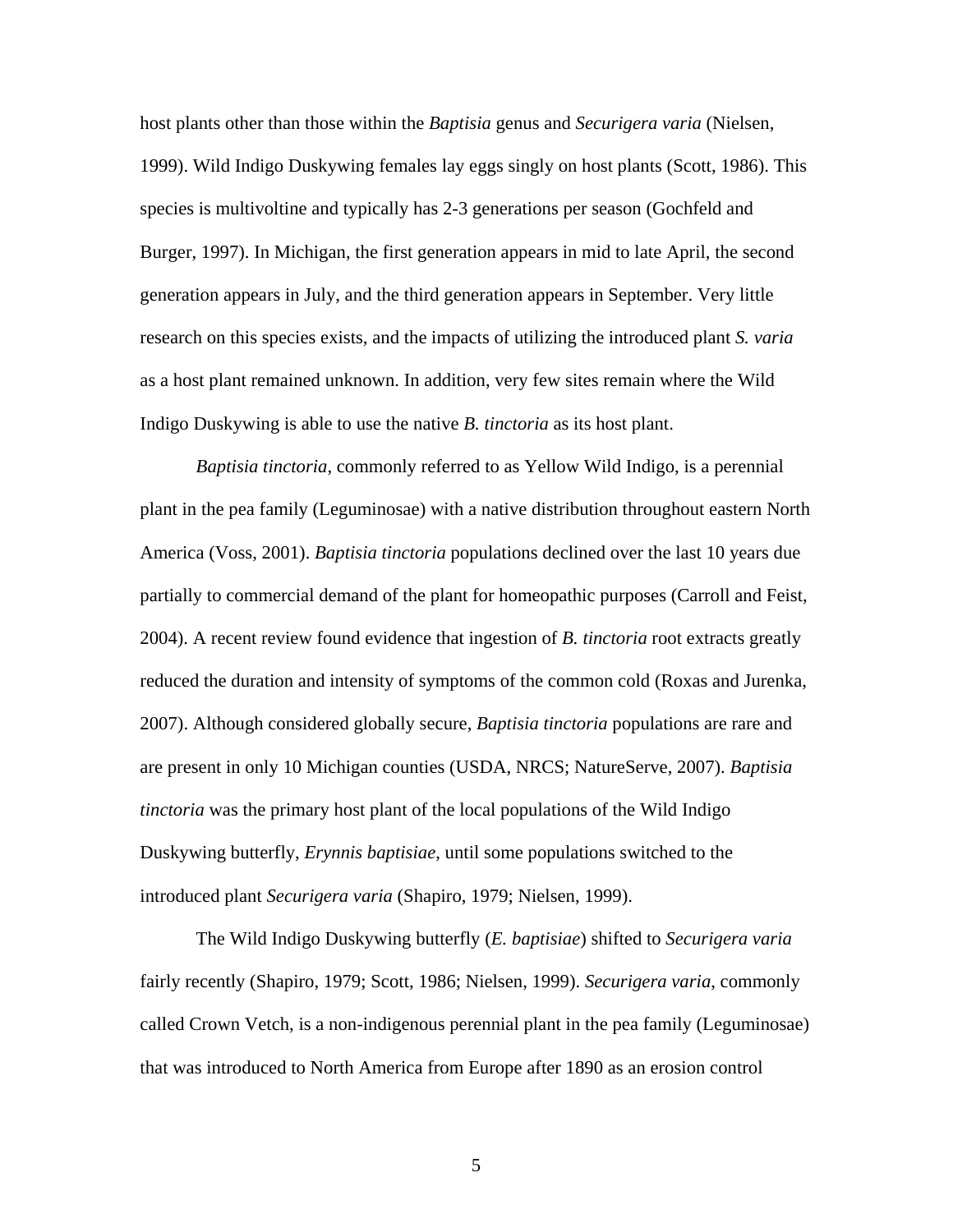agent, a crop or ground cover plant, and sometimes as a livestock forage plant (Shapiro, 1979; Voss, 2001; USDA, NRCS). *Securigera varia* spread rapidly and now has a distribution in 48 states (USDA, NRCS). The species has been in Michigan for a maximum of 120 years. The first published observation of the Wild Indigo Duskywing using *S. varia* as a host plant was in 1974 (Shapiro, 1979). No detailed information concerning the growth, reproduction, or survival of the Wild Indigo Duskywing on the introduced host species is available.

#### *Objectives*

The primary objective of this study was to gain knowledge about the Wild Indigo Duskywing to provide sound management recommendations to increase populations of the species. The Wild Indigo Duskywing has not been well-studied, and critical information about the biology of the species on both its native host, *Baptisia tinctoria*, and the introduced host, *Securigera varia*, is not documented in the literature.

This study compared the preference and performance of two distinct butterfly populations, one using the native plant *B. tinctoria* and one using the introduced plant *S. varia*. One population is at Petersburg State Game Area, Monroe County, where adult females lay eggs on the native plant *B. tinctoria* (no *S. varia* was present). The second population is at Olson Park, Ann Arbor City Park, Washtenaw County, where females lay eggs on the introduced plant *S. varia* (no *B. tinctoria* was present). To examine preference and performance, the following questions were addressed.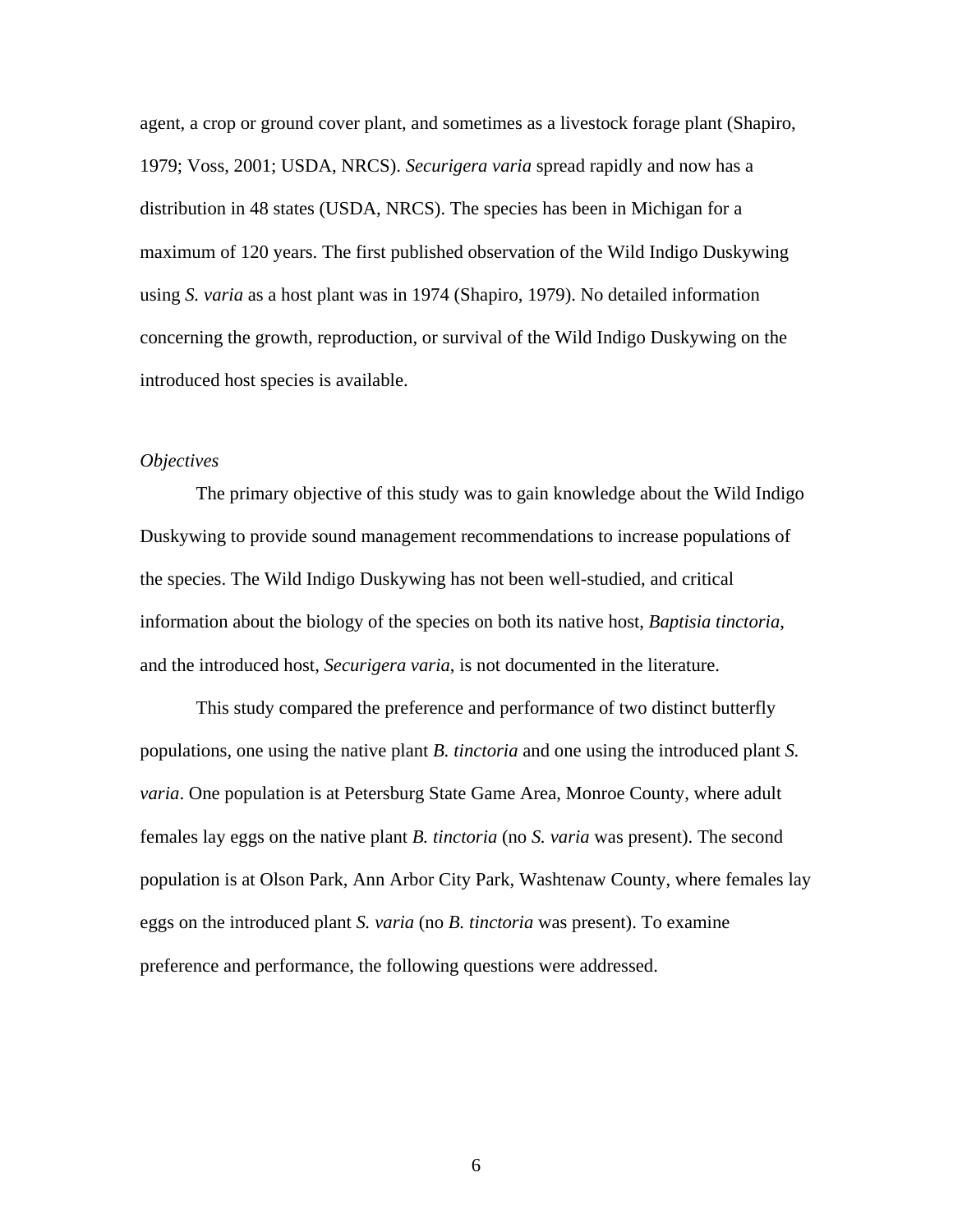#### Preference

- Does oviposition preference differ between females from the two populations when offered a choice of *B. tinctoria* or *S. varia*?
- Does feeding preference differ between larvae from the two populations when offered a choice of *B. tinctoria* and *S. varia*?
- Does the plant species on which a female lays an egg influence subsequent larval feeding preference?

#### Performance

• Do larval and pupal development (growth rate, pupal weight, and pupal success) differ for larvae from the two populations when reared on *B. tinctoria* versus *S. varia*?

*Colias* butterflies that shifted to introduced Alfalfa performed better on Alfalfa, while those remaining on the native vetch performed better on vetch, both in terms of greater pupal weight and shorter development time (Tabashnik, 1983). Thus, butterflies appeared to be diverging from one another as evidenced by better performance on one of the host plants. If the two *E. baptisiae* butterfly populations evolved specialization on their particular hosts, then it would be expected that (1) females should prefer to lay eggs on the plant on which they were reared, (2) larvae should exhibit a preference for feeding upon the plant species used by their original population, (3) the plant upon which an egg was laid should influence feeding preference, and (4) the plant upon which larvae feed should affect larval and pupal development times. If specialization has evolved, then butterflies from Olson (introduced host plant) should consistently show preference for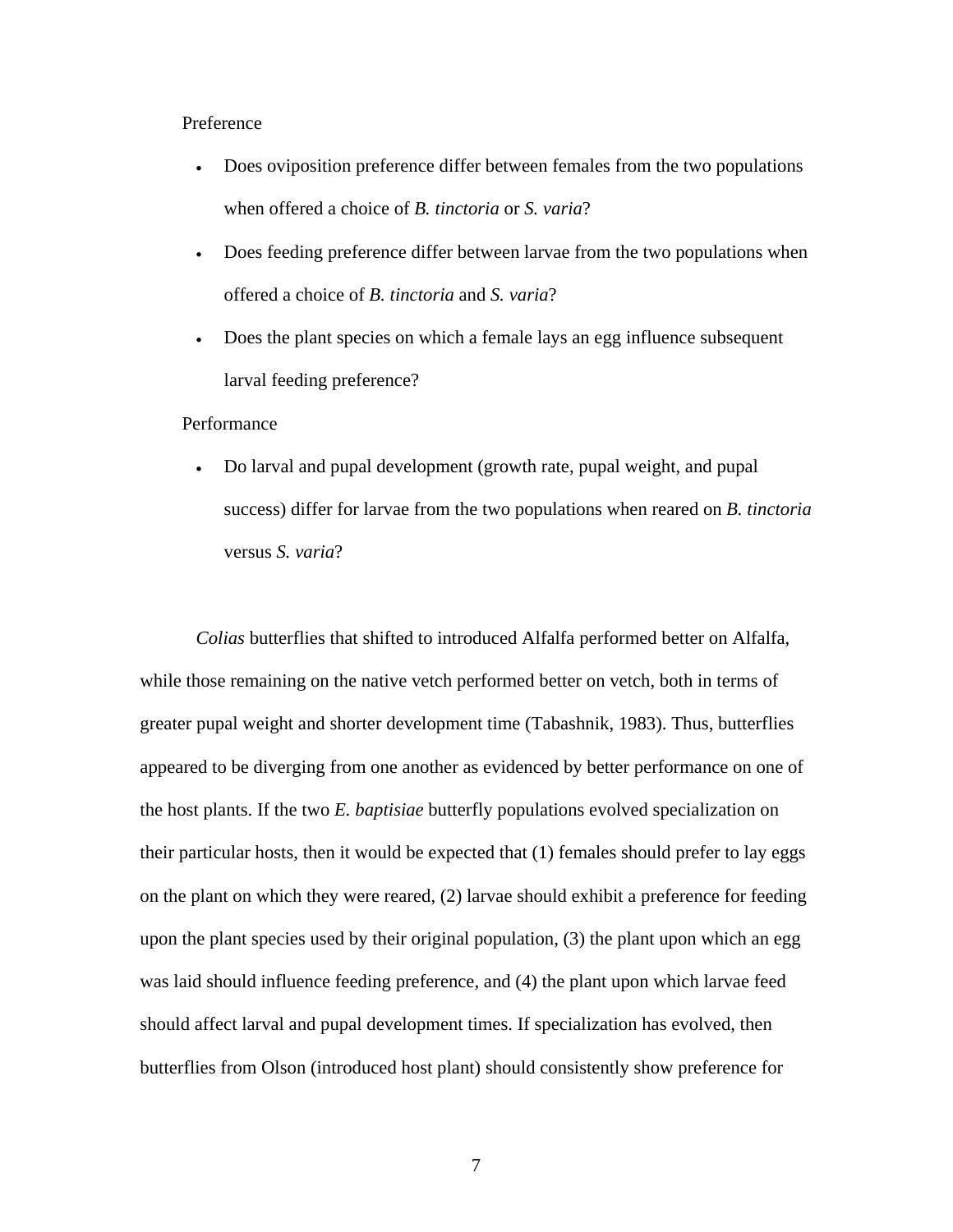and perform better on the introduced plant *S. varia*, while Petersburg (native host plant) butterflies should consistently show preference for and perform better on the native plant *B. tinctoria*. Conversely, a lack of specialization by the two populations would demonstrate shorter development time and greater pupal weight on *B. tinctoria*, and longer development time on and lower pupal weight on *S. varia*.

#### **METHODS**

#### *Larval Performance*

During the 2005 field season, I conducted a 2X2 factorial experiment in the greenhouse at the Terrestrial and Aquatic Research Facility of Eastern Michigan University where growth rates of larvae were compared as a function of (1) population origin (*B. tinctoria* or *S. varia*) and (2) host plant on which larvae were reared (*B. tinctoria* or *S. varia*). *Baptisia tinctoria* plants were grown either from seed or bare root plants and planted in topsoil within pots in the greenhouse. The introduced plant *S. varia* was obtained from local wild sources, and these plants were also planted in topsoil within pots in the greenhouse.

Wild Indigo Duskywing larvae were collected between July 7 and August 11, 2005, from two field sites: (1) Petersburg State Game Area, Monroe County (where butterflies use the native host plant *B. tinctoria*), and (2) Olson Park, Ann Arbor City Park, Washtenaw County (where butterflies use the introduced host plant *S. varia*). The caterpillars from each of these two distinct populations were offered no choice of host plant and were reared on either *B. tinctoria* or *S. varia*. Eight caterpillars from the native *B. tinctoria* were reared upon *B. tinctoria*; 9 caterpillars from the native *B. tinctoria* were reared upon the introduced plant *S. varia*; 16 caterpillars from the introduced plant *S.*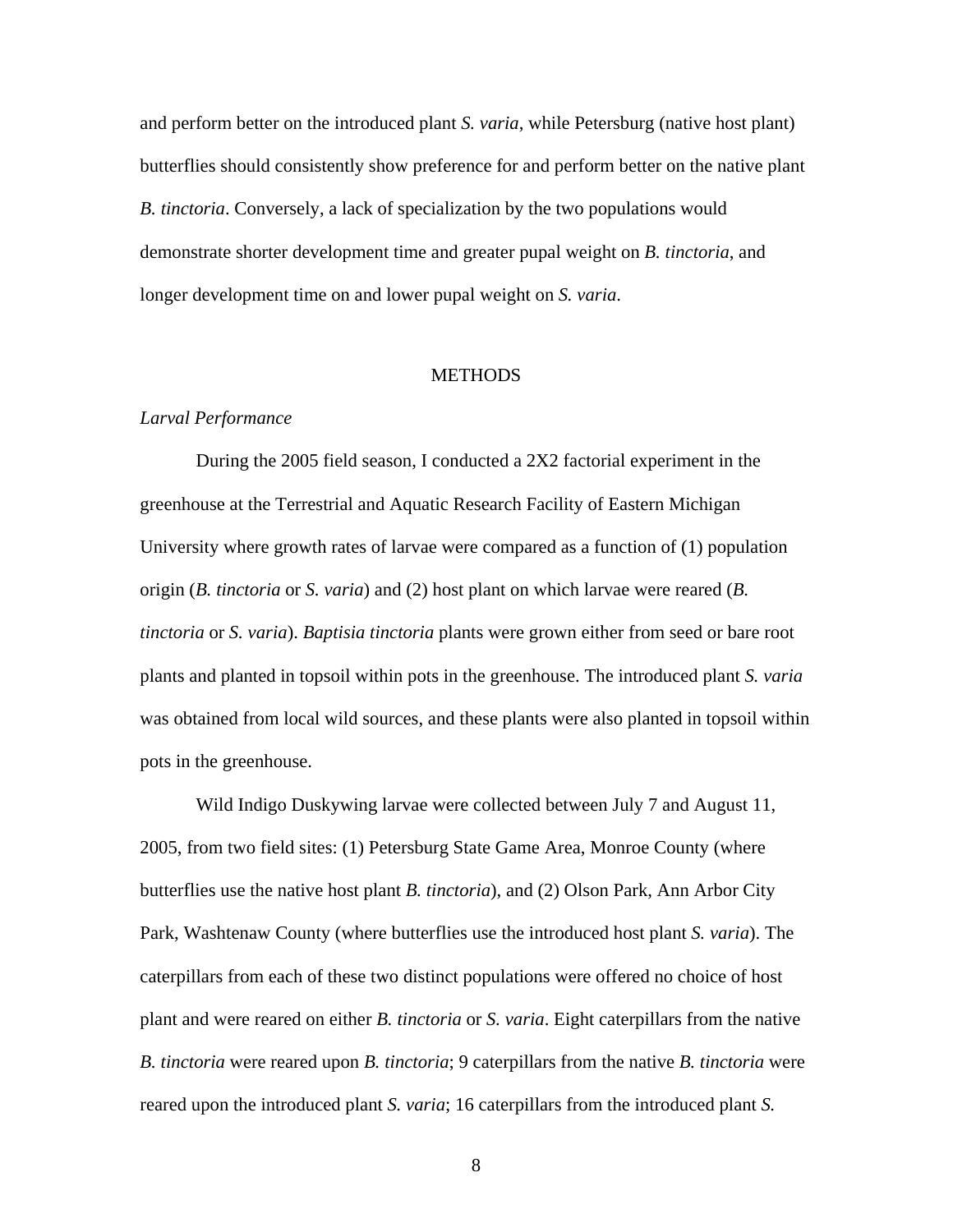*varia* were reared upon *S. varia*; and 12 caterpillars from *S. varia* were reared upon the native plant *B. tinctoria*. Once placed on a plant, larvae were enclosed in lightweight, white mesh bags to ensure they remained on the no-choice host plant. Larval length was measured to the nearest millimeter and documented approximately every five days in the greenhouse. The third generation of *E. baptisiae* over winters in the larval state, and consequently all research was conducted on the first or second generation of butterflies.

In addition to the controlled greenhouse experiment on larval performance, five larvae were monitored at both field sites. Similar to the greenhouse experiment, larvae were enclosed in a lightweight mesh bag on the plant (*B. tinctoria* at Petersburg; *S. varia* at Olson), and larval length was measured to the nearest millimeter approximately every 5 days after the start of experiment. At Olson, larvae on *S. varia* in the field ranged in length from 2.0 to 7.0 mm upon initial measurement. At Petersburg, larvae on the native *B. tinctoria* initially ranged in length from 6.0 to 12.0 mm upon initial measurement.

The pupal weight of butterflies and moths can be an indicator of adult fitness, with greater pupal weight associated with greater adult fecundity and fitness (Tammaru et al., 2002; Murphy, 2004; Moreau et al., 2006). As a result, once larvae formed pupae, the wet pupal weight was recorded to the nearest hundredth gram, in both the greenhouse and field experiments.

#### *Oviposition Preference*

During the field season of 2006, the following preference and development time experiments were conducted. Two wooden framed cages approximately  $1.5m<sup>3</sup>$  were constructed and covered with white lightweight polyester netting. The cages were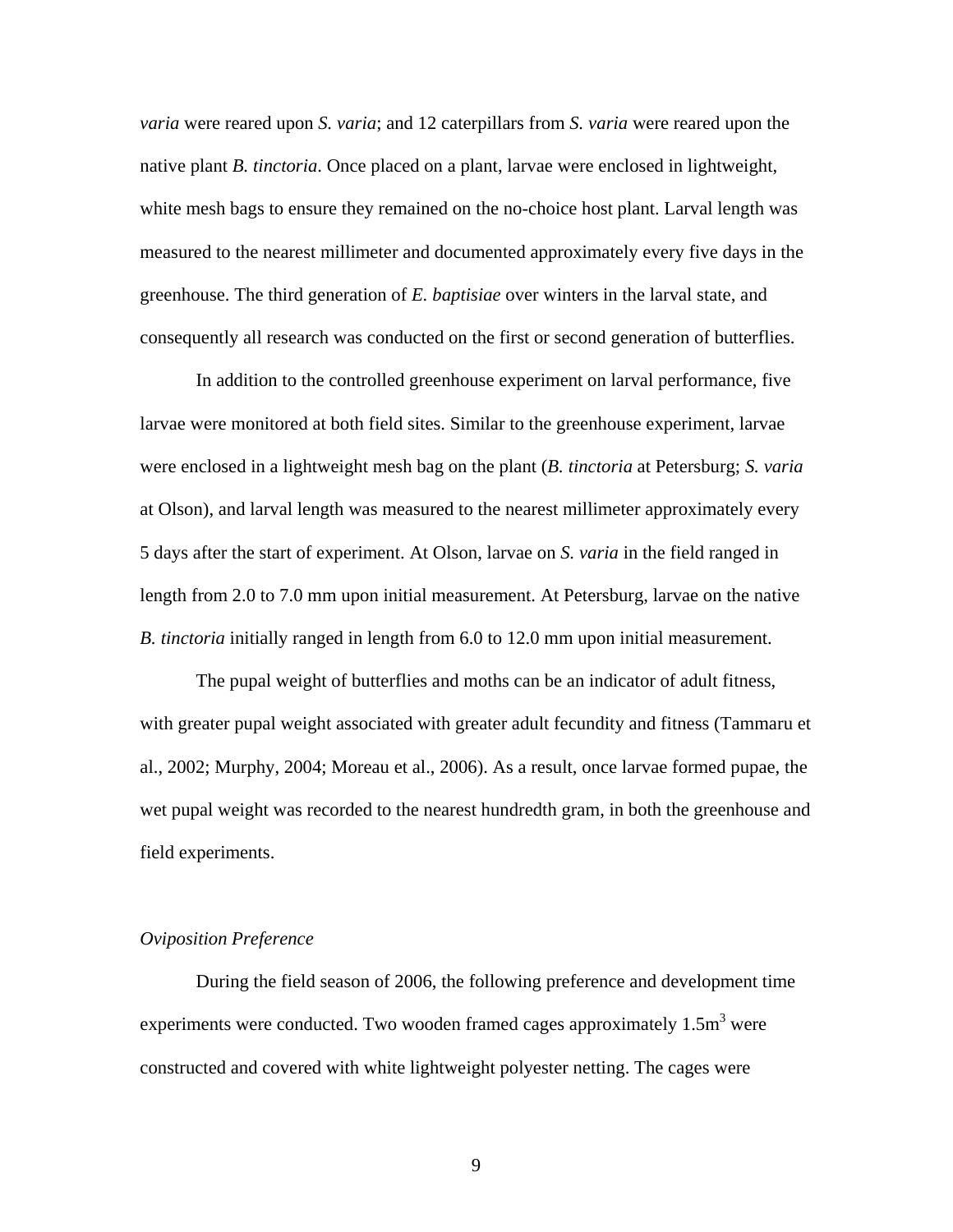anchored to the ground with stakes, and both the interior and exterior perimeters of the bottom of the cage were lined with sand to prevent butterfly escape. These cages were housed on the grounds of the University of Michigan Matthaei Botanical Gardens in Ann Arbor, MI. This location excludes the range of both butterfly populations studied. Permission to use this site was granted by the Director.

Four potted plants, two native *B. tinctoria* and two introduced S. *varia*, were placed in the corners of the cages. Native and introduced plants were staggered within the cage, as in native-introduced-native-introduced, so the same species were not adjacent to one another. Plants were primarily grown from bare root stocks, along with some plants remaining from experiments conducted in 2005. All plants were grown in 8-inch green plastic pots with growing medium of topsoil and MiracleGro Potting Soil<sup>®</sup> mix in a 3:1 ratio, respectively.

Gravid females were obtained from each of the two distinct butterfly populations, Petersburg (native host) and Olson (introduced host). Once captured, a gravid female was placed in a cage with two *B. tinctoria* and two *S. varia* plants in an experiment to test female oviposition choice. Natural and artificial nectar sources were available for females during experiments. A total of 10 females were captured from Petersburg, and 22 females were captured from Olson. Nine of the ten females from Petersburg were from the second generation (early to mid-July), and one female was from the third generation (late August). Two of the 22 gravid females from Olson were from the first generation (late May to early June); 16 females were from the second generation (mid-July); and 4 females were from the third generation (early September). Females were housed in the cages for a period of 24 hours and then released at their natal field site. There were a few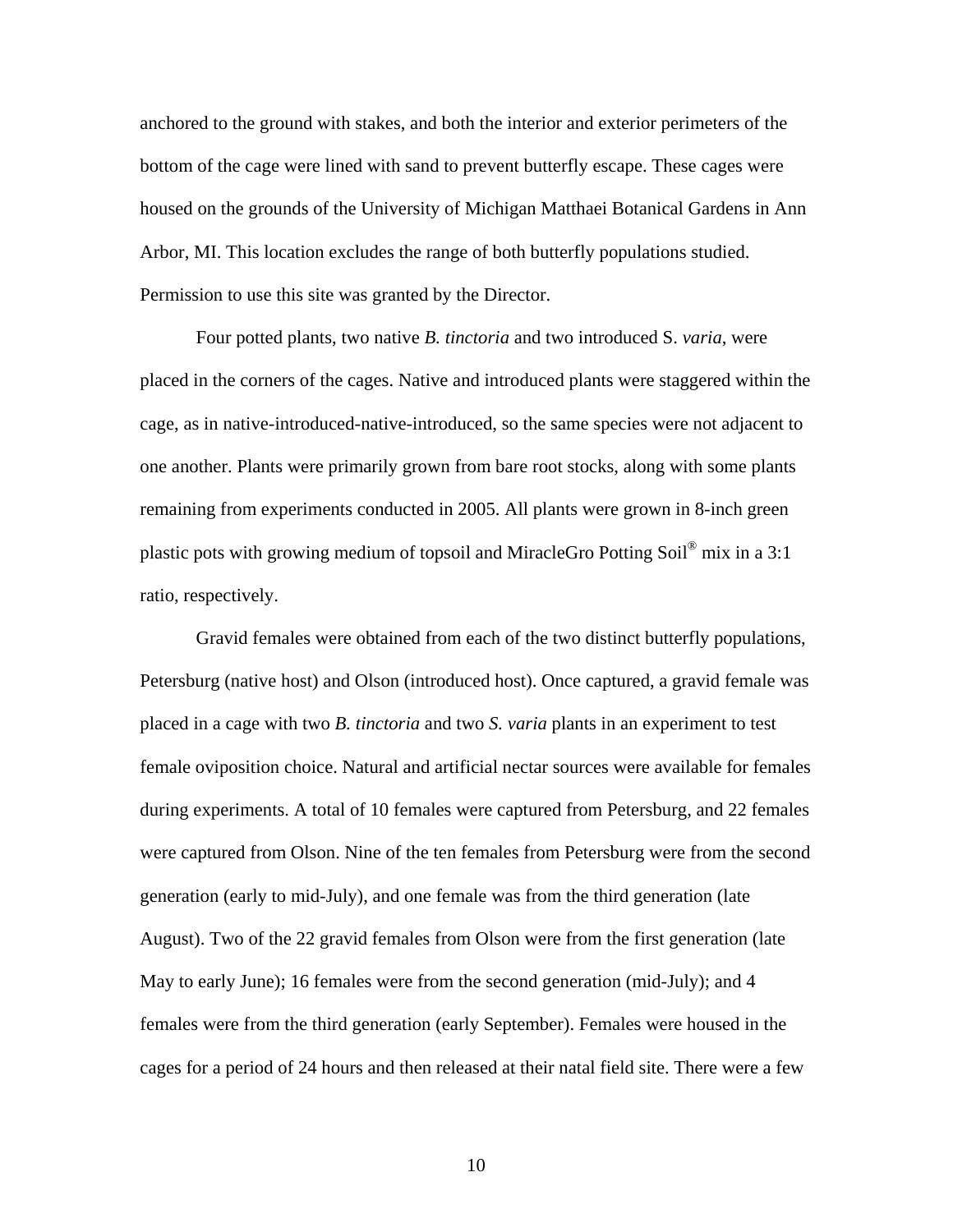exceptions to the 24-hour rule, based on conditions at the time of the experiments. Two females from the second Olson generation were held in cages for 48 hours; two females from the Olson third generation were held for 48 hours. Only one female from the third generation at Petersburg was held for a period of 48 hours. The plants selected by the female, and the number of eggs laid on each plant were recorded.

#### *Larval Feeding Preference*

Eggs obtained from the oviposition preference experiment were utilized to assess larval feeding preference. Eggs were left on the original plant where laid and were placed in a mesh bag along with a branch of the opposite plant (native or introduced). The amount of herbivory on each damaged leaf in the mesh bag was determined 11, 18, 26, 32, and 39 days after the start of each experiment, using a standard damage estimate scale (see Bach and Kelly, 2004), where  $0=0\%$  leaf area removed,  $1=1-5\%$ ,  $2=6-25\%$ ,  $3=26-25\%$ 50%, 4=51-75%, 5=76-99%, and 6=100% leaf area removed.

#### *Development Time*

Since very little life history information on *Erynnis baptisiae* is documented in the literature, it was of interest to gain knowledge of approximate development times for the 2-3 butterfly generations. The dates on which eggs were laid at each site were recorded, as well as the dates of emergence of adult butterflies. *E. baptisiae* over winters in the larval stage and, as a result, development time data can only be obtained with the  $2<sup>nd</sup>$  and  $3<sup>rd</sup>$  generations of butterflies that complete their entire life cycle within a single season.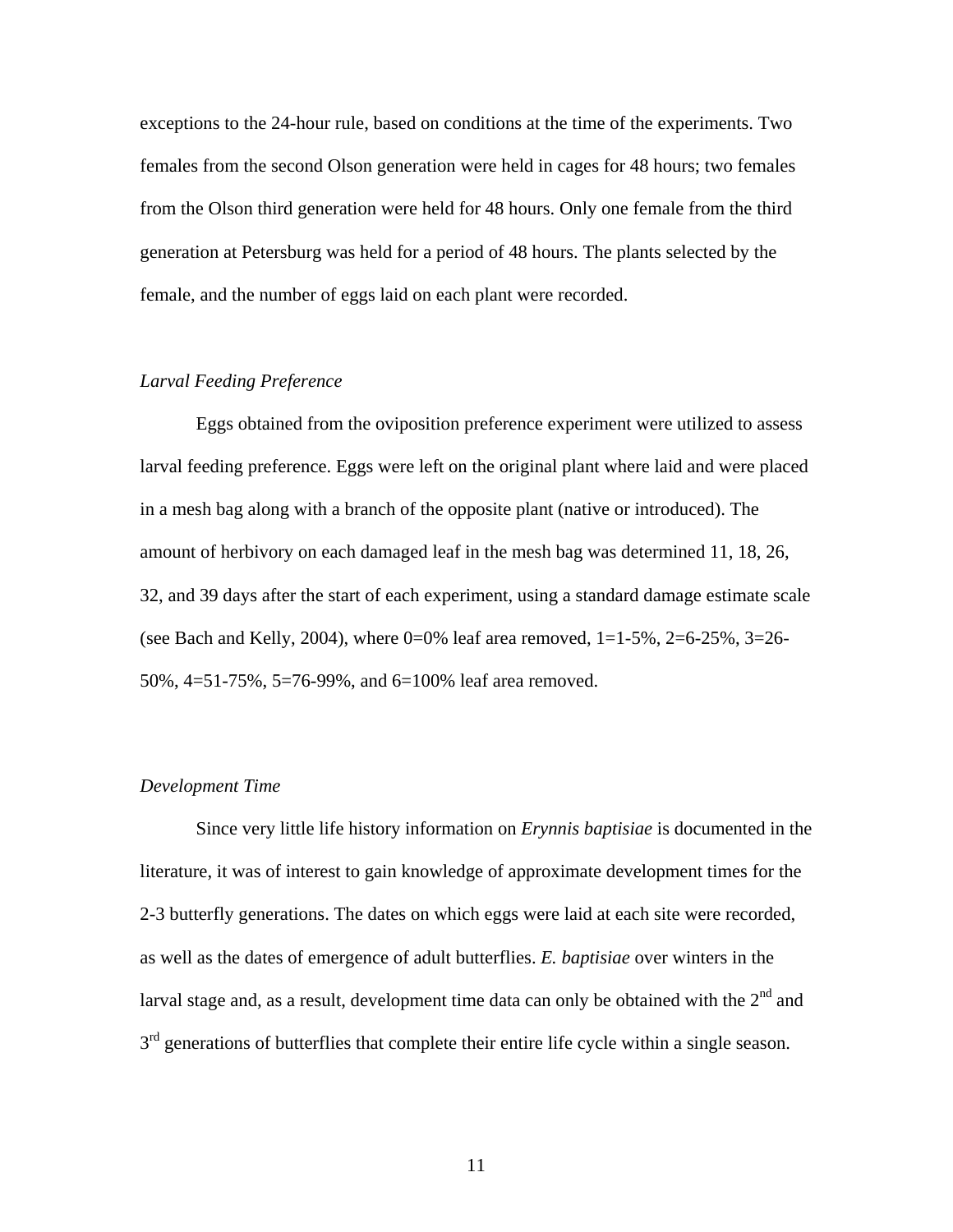#### *Data Analysis*

*Larval Performance.* Two-way ANCOVAs were conducted on the pupal weight and growth rates, testing for the effects of population origin (native or introduced), plant upon which larvae were reared (native or introduced), an interaction between plant reared upon and the population origin, with a covariate of original larval length (mm). Larval growth rate was determined by subtracting the original length from the final length and dividing by the number of days the larva was alive.

*Oviposition Preference.* Since a single female from Petersburg (native host) completed the oviposition preference experiment, the oviposition preference of the two populations could not be compared statistically. A t-test was conducted to determine whether females from Olson (introduced host) exhibited an oviposition preference for *B. tinctoria* (native) or *S. varia* (introduced).

*Larval Feeding Preference.* Data from days 18 and 26 after the start of the larval feeding choice experiment were used to statistically analyze larval feeding preference. Butterflies from Petersburg (native host) emerged earlier than those from Olson (introduced host). Days 18 and 26 had the largest sample sizes and the maximum larval feeding overlap of the two populations. Two aspects of larval feeding preference were analyzed: (1) number of damaged leaves, and (2) mean amounts of damage on damaged leaves. Mean amounts of leaf damage were calculated by utilizing the midpoint for the amount of leaf damage within each damage category (0-6) for each damaged leaf. The proportion damage data were arcsine transformed prior to data analysis. Two-way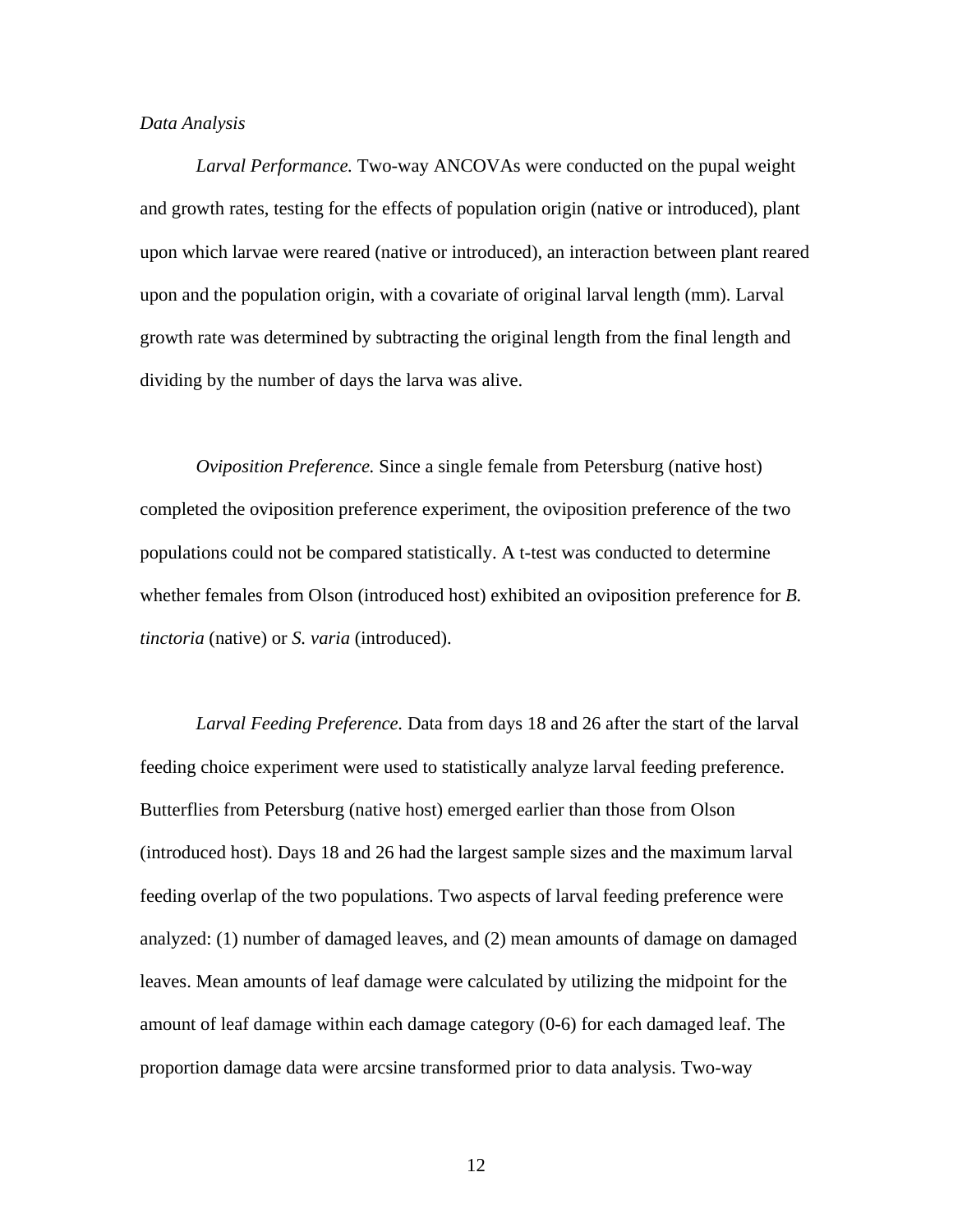ANOVAs tested for effects of original population, plant fed upon, and any interactive effects.

In order to test whether the plant upon which the egg was laid affected larval feeding preference, the only sufficient sample size originated from the Olson population. Again, for days 18 and 26, two-way ANOVAs were used to test for effects of the plant upon which the egg was laid, plant larvae fed upon, and an interactive effect. All analyses of variance were conducted using SYSTAT 5.0 software (Wilkinson, 1990).

#### RESULTS

#### *Larval Performance*

Results from the larval performance experiment conducted in the greenhouse demonstrated significantly greater pupal weight when the native plant *B. tinctoria* was the host plant regardless of the original host plant  $(P=0.030;$  Table 1, Fig. 2). The population origin (native or introduced) and the interactive effect lacked significance (Table 1). The covariate of original length did not significantly affect pupal weight (Table 1).

Daily larval growth rate was significantly affected  $(P=0.022)$  by both the population origin (native or introduced) and the original length  $(P=0.000,$  Table 2, Fig. 3). Interestingly, the population origin (native or introduced) had a greater effect on growth rate than did the plant larvae fed upon. Larvae from the introduced population grew significantly faster than those from the native population (Fig. 3). Although growth rates were greater on the introduced plant than on the native plant (Fig. 3), this difference lacked statistical significance  $(P=0.210)$ . There also was no significant interactive effect on growth rate (Table 2).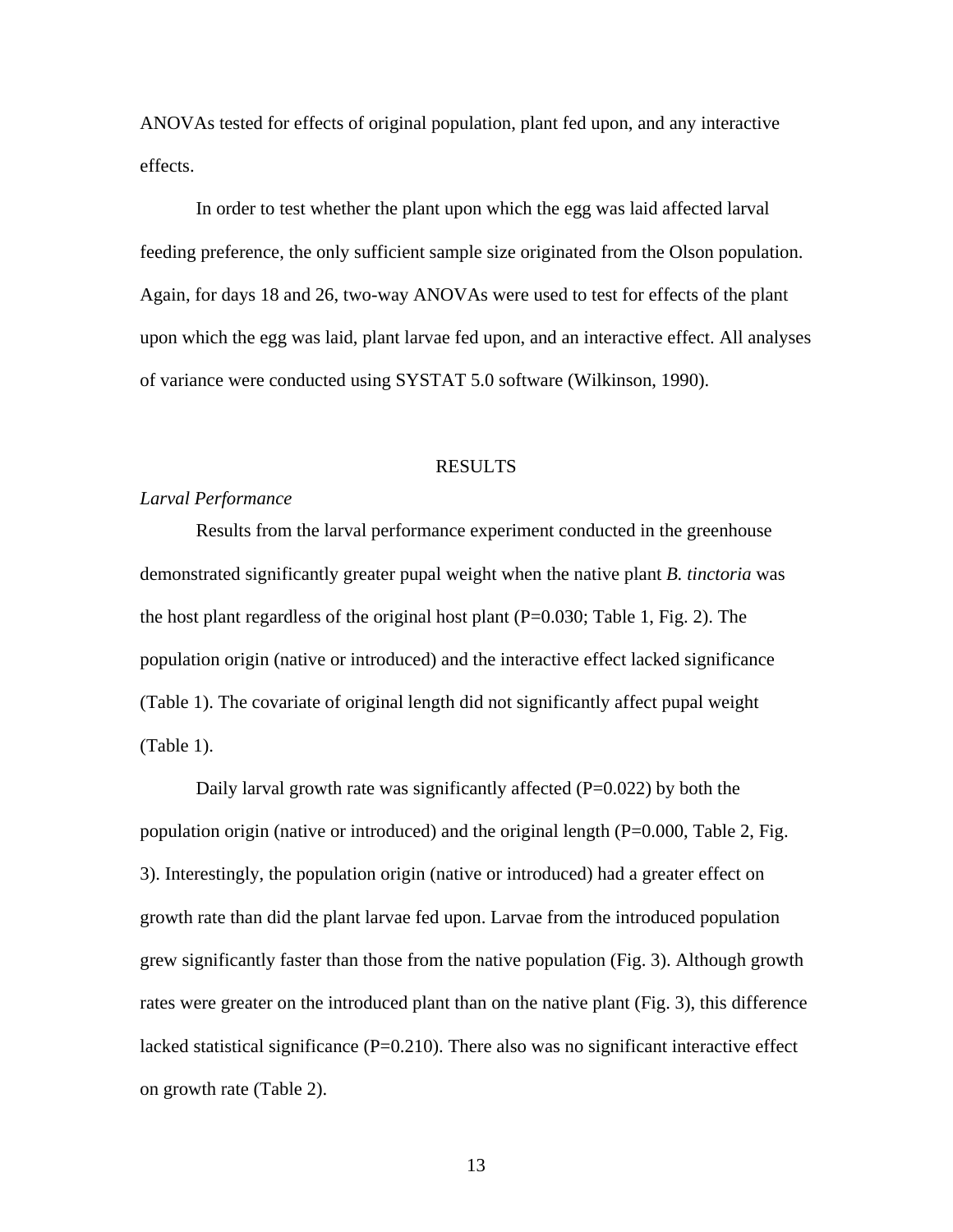The total number of larvae that pupated was 21 of 45, approximately 47% (Table 3). The greatest percentages of pupation success occurred with larvae originally from one plant (native or introduced) that were reared on the opposite plant (50% if reared on *B. tinctoria*; 66% if reared on *S. varia*); however, these data lacked statistical significance. Less than 40% of larvae successfully pupated when reared on the same plant as their original population. Larvae originating on *S. varia* that fed on either plant were more successful at emerging as adult butterflies (33% if reared on *B. tinctoria*; 31% if reared on *S. varia*; Table 3). However, there was no significant difference in pupation success for larvae oviposited on one plant and reared on the opposite plant versus larvae oviposited on one plant and reared upon that same plant ( $\chi^2$ =1.84, df=1, P>0.05).

Of the 10 larvae (five at each site) monitored at both Petersburg (native host) and Olson (introduced host) field sites, only three (from the Petersburg site) pupated.

#### *Oviposition Preference*

Females from Olson did not exhibit a significant preference for laying eggs on the native versus the introduced plant ( $t = -0.039$ , df=6, P=0.97, Fig. 4). In fact, four females laid more eggs on *S. varia* than on *B. tinctoria*, and three females laid more eggs on *B. tinctoria* than on *S. varia*. The single female from Petersburg showed a preference for *B. tinctoria*.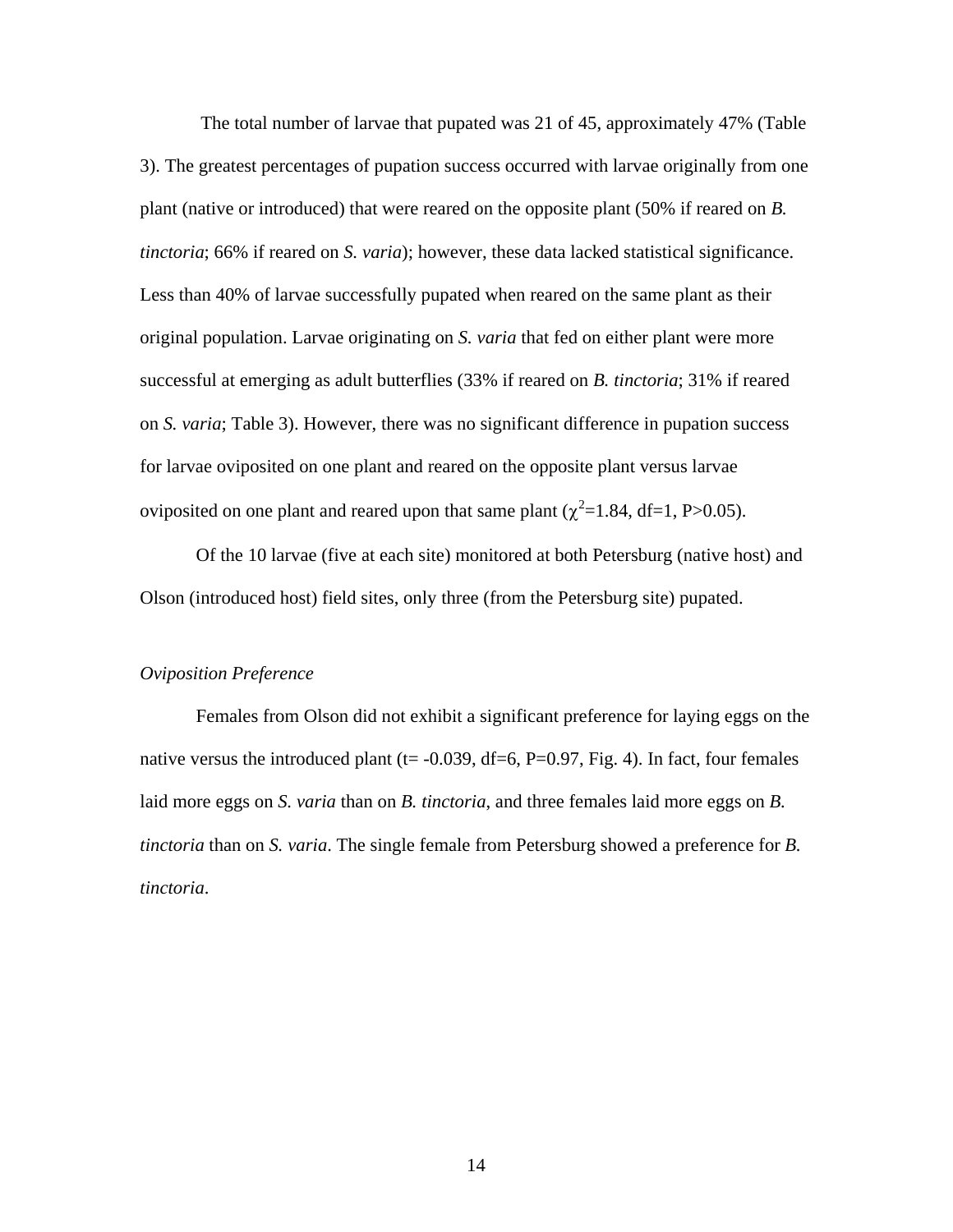#### *Larval Feeding Preference*

When feeding preference was measured as the number of damaged leaves, there was a significant preference for feeding upon the native plant, *B. tinctoria*, on day 18 (P=0.014; Table 4, Fig. 5). The lack of a significant interaction indicates that larvae from both populations preferred *B. tinctoria* (although there appears to be a stronger preference exhibited by the *B. tinctoria* population). There were no significant effects on the number of leaves eaten on day 26 (Table 4, Fig. 5). When feeding preference was measured as the mean amount of damage per damaged leaf, there was a clear effect of population origin on preference on Day 18 (Table 5). Larvae from the native population caused about twice as much leaf damage as those from the introduced population (Fig. 6). There was no preference for either species for plant fed upon and no interactive effect (Table 5, Fig. 6). On day 26, there were no significant effects on mean damage per damaged leaf (Table 5).

There was a significant interactive effect of the plant the egg was laid upon and plant the caterpillar fed upon on feeding preference measured as the number of leaves damaged for the Olson (introduced host) population on Day 18 ( $P=0.027$ ; Table 6, Fig. 7). There were no significant main effects of the plant egg laid upon and the plant fed upon (Table 6). Similarly, feeding preference based on the number of damaged leaves on Day 26 for the Olson population indicates a significant interactive effect of the plant the egg was laid upon and plant upon which the caterpillar fed  $(P=0.013, Fig. 7)$ . Again, the plant the egg was laid upon and the plant the caterpillar fed on were not significant effects (Table 6). These interactive effects clearly show larvae preferred to feed on the plant upon which they were laid (Fig. 7).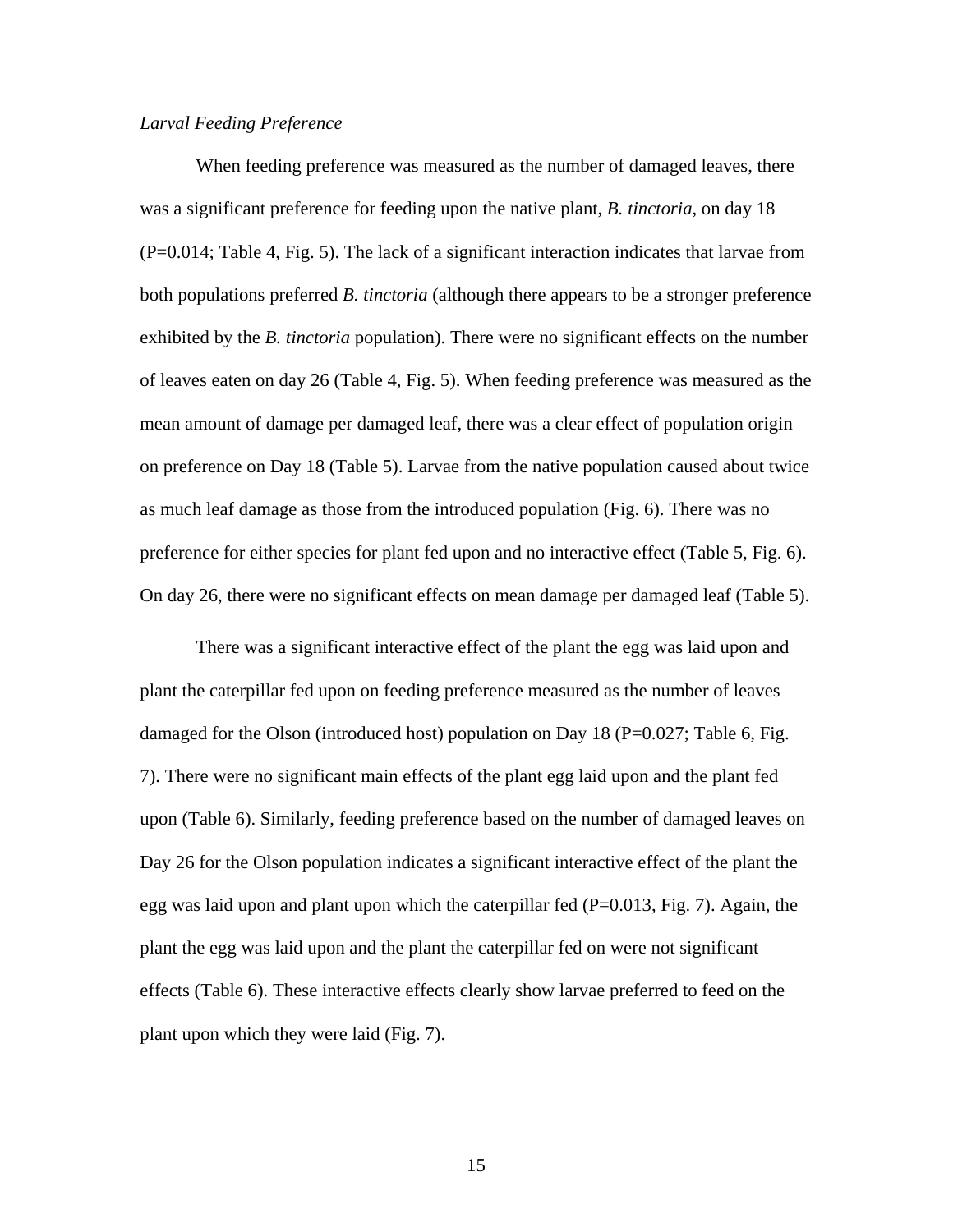Feeding preference based on the proportion of leaves damaged for the Olson population revealed no significant differences for Days 18 and 26 (Table 7). Caterpillars from eggs laid on the native plant *B. tinctoria* fed more on the native plant; conversely, caterpillars from eggs laid on the introduced plant *S. varia* fed more on the introduced plant; however, the differences lacked statistical significance (Table 7, Fig. 8).

#### *Development Time*

The most important finding related to larval development time was that in the field, the timing of different life stages varied between the Petersburg (native host) and Olson (introduced host) populations. Adult butterflies at Petersburg preceded those at Olson by nearly 2 weeks during the second (July) generation in 2006 (Fig. 9). The shortest development time coincided with the highest ambient temperature for both populations. Development times represent combined transition dates for several eggs laid by females from each population (Fig. 9). Combined transition dates represent the earliest date of occurrence of life stage transitions for all eggs laid by a female on a single plant (Fig. 9).

#### DISCUSSION

*Erynnis baptisiae* had significantly greater pupal weight when *B. tinctoria* (native) was the host plant regardless of the original host plant. These results are interesting because they strongly suggest that neither population performs as well on the introduced host, *S. varia*. Population decreases of *B. tinctoria* may present a serious obstacle for increasing the butterfly population and thus eliminating its status as a species of special concern in the state.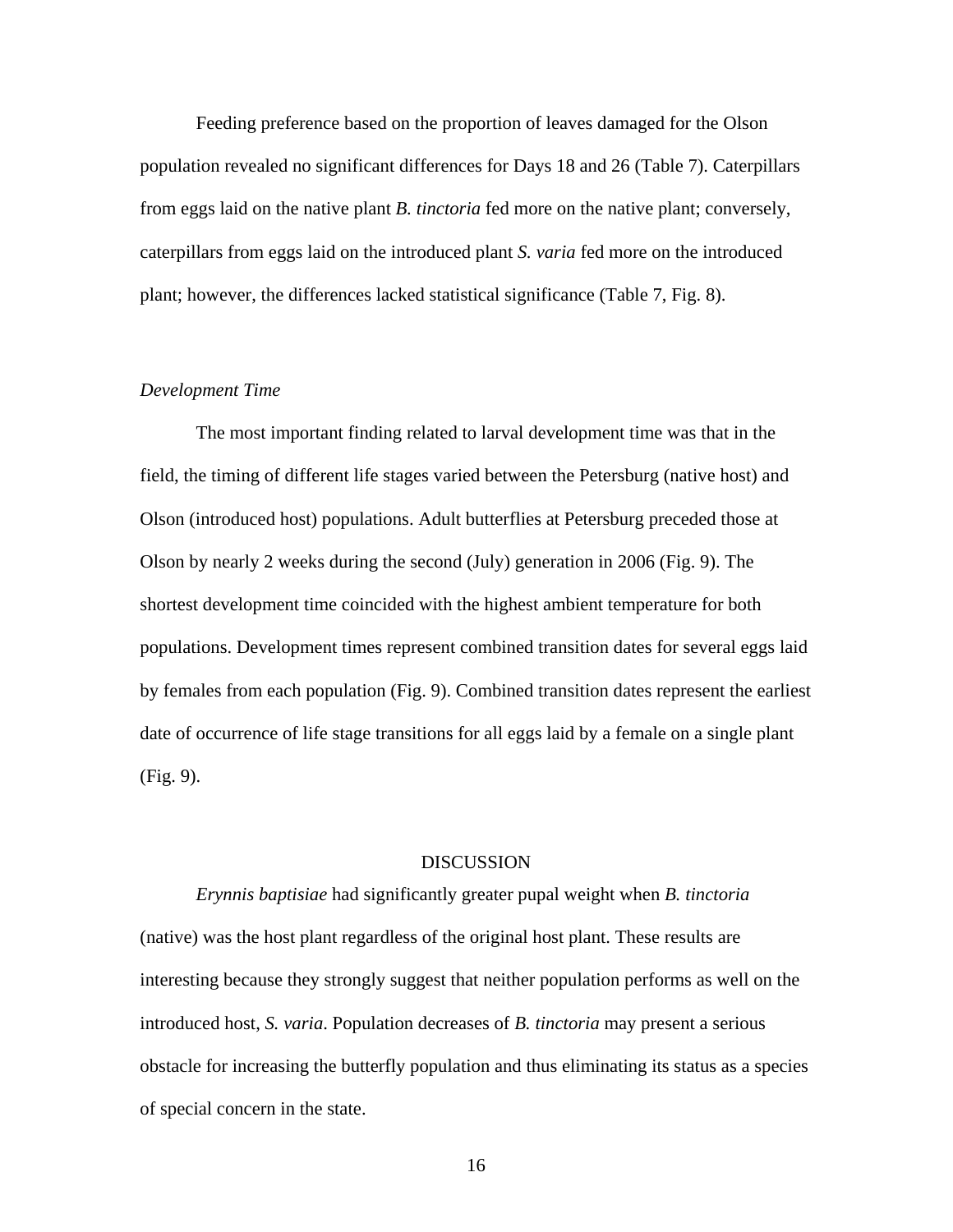The Olson butterfly population has not had access to the native plant *B. tinctoria* for approximately 30 generations or 10 years (Natural Area Preservation Division). The possibility that these distinct populations developed host plant specialization exists. Evidence of host plant specialization would demonstrate greater performance on the native plant by the Petersburg (native host) population and greater performance on the introduced plant by the Olson (introduced host) population. However, this study revealed no evidence for host plant specialization by these populations.

Larvae from Olson grew at a faster rate than larvae from Petersburg, which is likely due to the difference in the development timing between these two populations. Caterpillars from Olson were younger and apparently growing at a faster rate as a result. Although larvae from Olson grew faster, pupal weight of caterpillars reared on *S. varia* was significantly less than those reared on the native *B. tinctoria*. Greater pupal weight correlates with greater adult fecundity and fitness, suggesting that *E. baptisiae* fitness and fecundity will increase by increasing the population of the native plant *B. tinctoria* (Tammaru et al., 2002; Murphy, 2004; Moreau et al., 2006).

The percentages of larvae that successfully pupated (37.5% - 66.6%) and pupae successfully emerging as adults (12.5%-33.3%) were surprisingly low, particularly considering that larvae and pupae were protected to a much greater degree in mesh bags in the greenhouse compared with those in the field consistently exposed to natural enemies. Larvae monitored at the two field sites had the lowest proportion of larvae successfully pupating, and presumably a greater number of these caterpillars escaped from bags, desiccated, or were killed by natural enemies. The possibility that caterpillars escaped from bags in the field and subsequently pupated exists, but seems unlikely.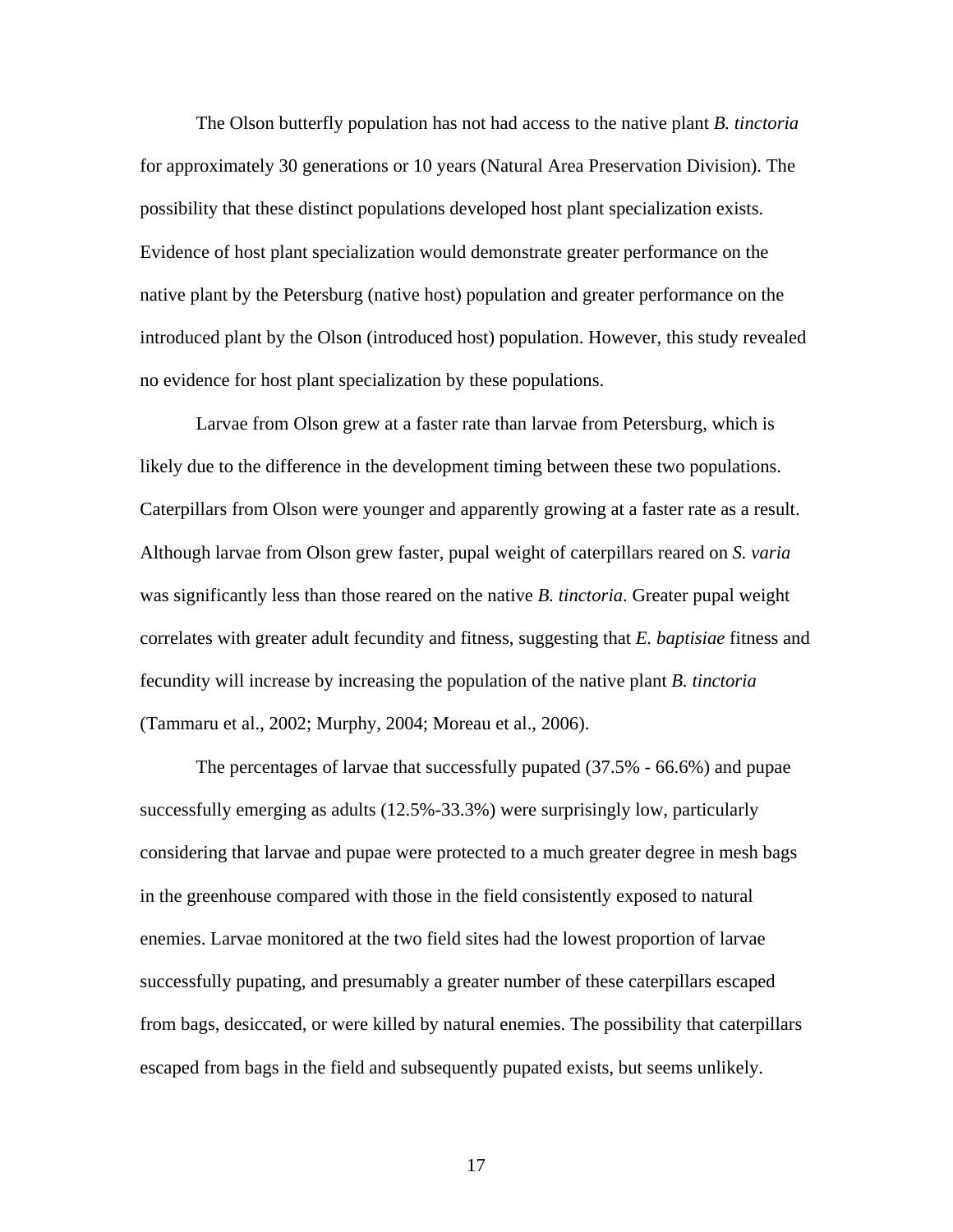Caterpillars from eggs laid on the native plant *B. tinctoria* strongly preferred feeding on *B. tinctoria* as measured by the number of leaves damaged. Interestingly, caterpillars from eggs laid on the introduced plant *S. varia* also preferred feeding on the native plant *B. tinctoria*. Although *S. varia* is an adequate host plant for larval development, early instar larval feeding preference is consistent with better larval performance on the native plant *B. tinctoria*. Considering that the number of leaves damaged on *B. tinctoria* was much greater than on *S. varia*, it was interesting that the mean amount of damage per damaged leaf did not differ. The Petersburg (native host) population developed more quickly and at an earlier date than did the Olson (introduced host) population. The greater amount of damage for the native population may result from differences in the development times between the two populations, and larval feeding preference on *B. tinctoria* on day 18 likely indicates a stronger preference for the native plant earlier when larvae are less developed.

Feeding preference of caterpillars from the Olson population revealed only that the plant upon which the egg was laid influenced subsequent larval feeding preference. Caterpillars from eggs laid on the native plant *B. tinctoria* preferentially fed on the native plant, while caterpillars from eggs laid on the introduced plant *S. varia* preferred feeding on the introduced plant. The total number of eggs laid was nearly equal (70 on the native *B. tinctoria*; 65 on the introduced *S. varia*), which eliminates a potentially confounding factor of significantly more eggs laid on one plant species.

Based on observations gained from the field, there was a disparity in the timing of life stages (i.e. egg, larva, pupa, adult) between the Petersburg (native host) and Olson (introduced host) populations. An adult male butterfly was discovered at Petersburg on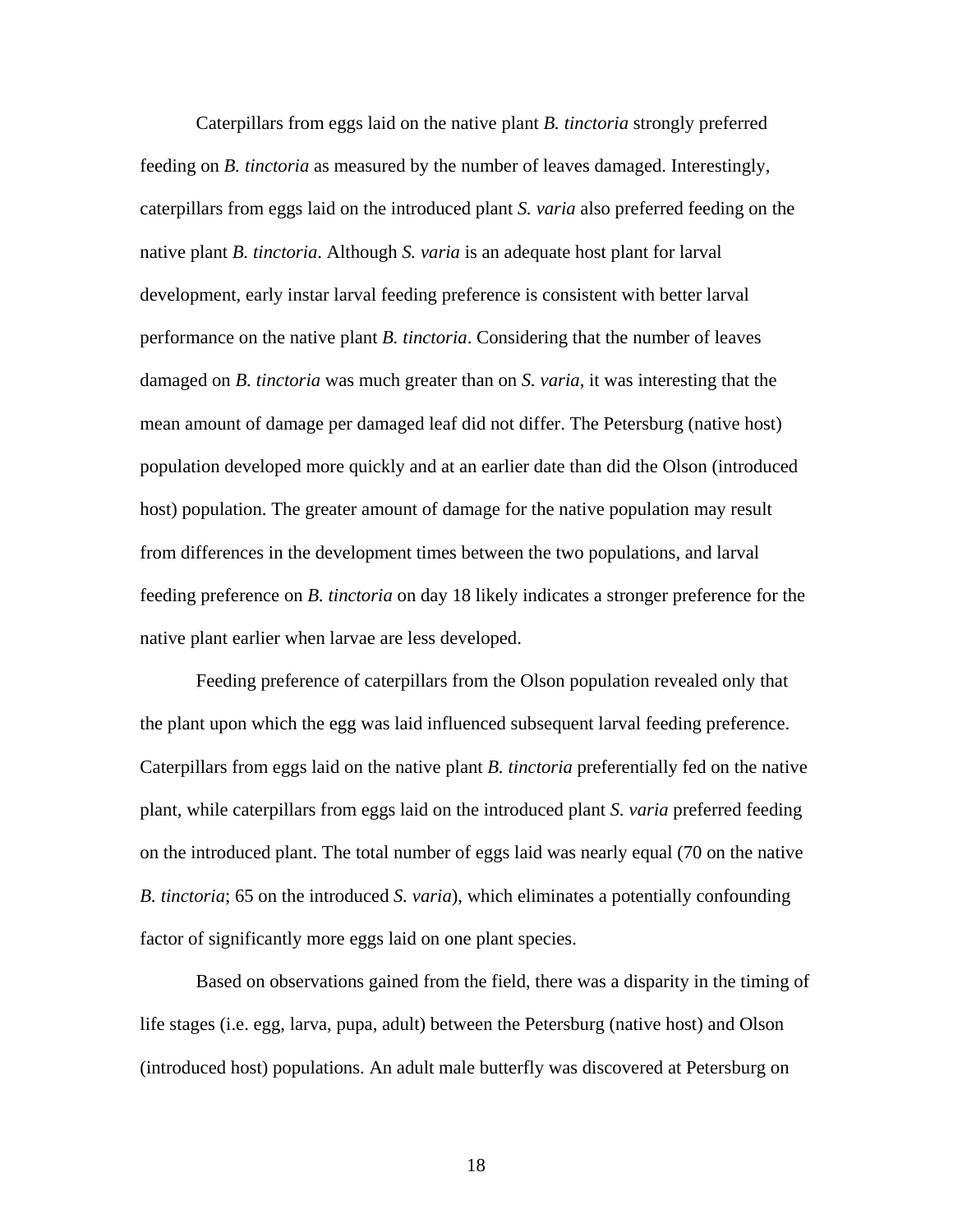July 4, 2006. The first adult from the oviposition experiment with the first generation from Olson emerged on July 15, 2006. This suggests that larvae feeding on *S. varia* have a longer development time, which may increase exposure to natural enemies and reduce adult fitness (Nylin and Gotthard, 1998). Again, this suggests that large *B. tinctoria* populations will result in a stronger *E. baptisiae* population, which may lead to butterfly population stability. An alternative is that *S. varia* may act as a host plant largely free of natural enemies, which may provide a benefit, counteracting longer development time (Murphy, 2004). This may be of greater importance if natural enemies (i.e. parasitoids) of larvae present the greatest threat to growth and development.

Female butterflies select suitable host plants based on visual cues, olfactory responses, and contact chemical cues upon landing on a plant (Murphy and Feeny, 2006). Additionally, a female should select the most beneficial plant for larval growth and development when laying eggs (Stanton, 1982). The oviposition study revealed that female butterflies from Olson showed no consistent preference for either the native *B. tinctoria* or the introduced *S. varia*, yet individual females showed preference (3 preferred *B. tinctoria*; 4 preferred *S. varia*). Gratton and Welter (1998) found that a specialist leafminer showed oviposition preference for established host plants over novel hosts. Barker and Maczka (1996) demonstrated that oviposition preference strongly correlated with larval performance for sawflies. It is likely that the butterflies at the Olson site have not had access to their native host plant *B. tinctoria* for at least 10 years (Natural Area Preservation Division). The fact that females selected *B. tinctoria* as often as the introduced *S. varia* is intriguing, and demonstrates no evidence for specialization, measured by oviposition preference.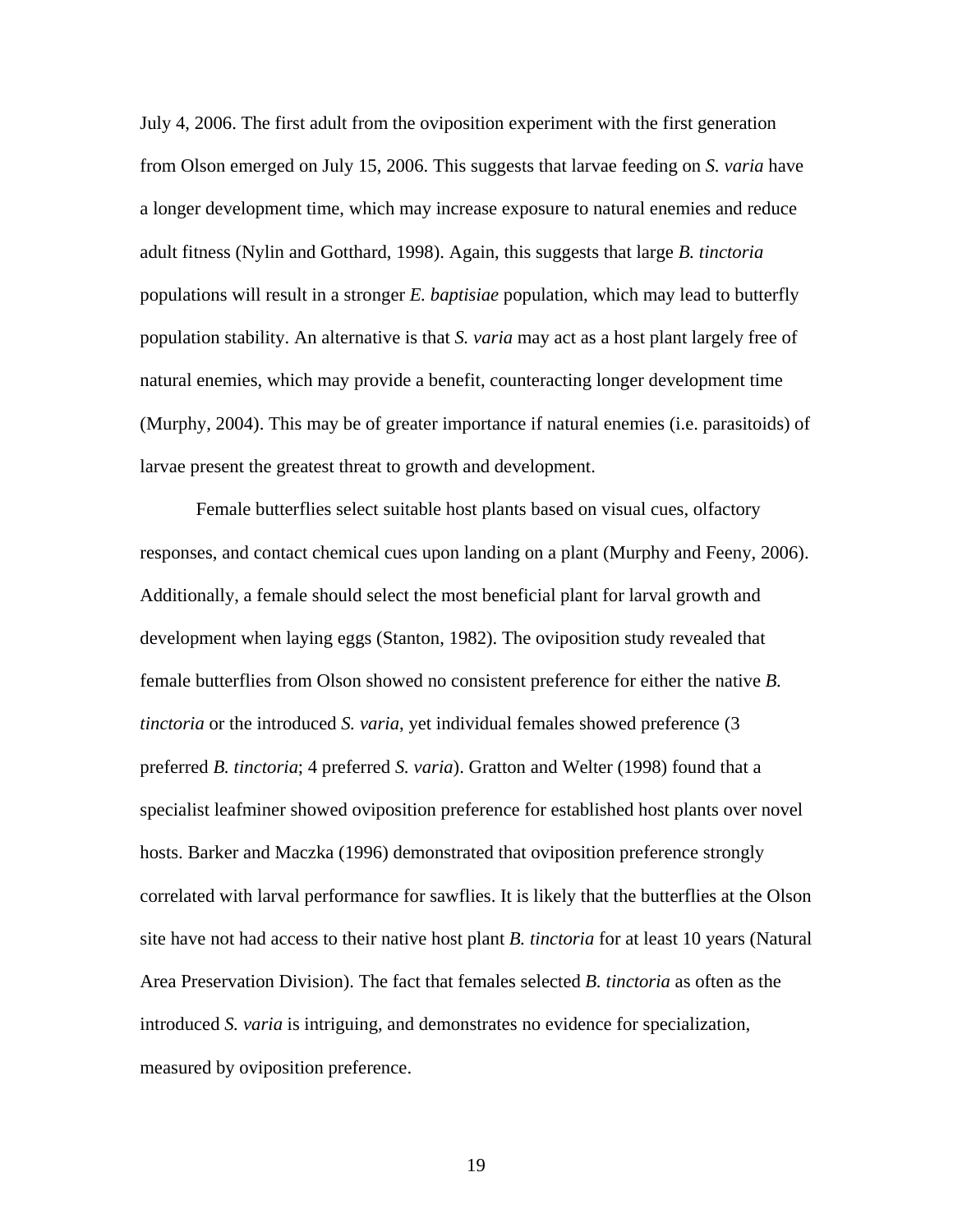The possibility exists that these distinct butterfly populations are genetically distinct. *Colias* butterflies shifted from established host plants to Alfalfa within 100 generations, and those who shifted to Alfalfa apparently lost some ability to develop on the established host plant *Vicia americana* (Tabashnik, 1983). The well-documented host race formation by *Rhagoletis* presents an intriguing example of steps toward speciation based on host plant preference (Bush, 1994). Yet evidence for genetic divergence via host race formation in *Erynnis baptisiae* was not demonstrated during this study.

The host shift of *E. baptisiae* from the native plant *B. tinctoria* to the introduced plant *S. varia* most likely occurred because *B. tinctoria* became largely unavailable. *Securigera varia* is within the pea family, to which the most primitive members of the skipper subfamily Pyrginae are restricted (Scott 1986). In addition, *S. varia* is a highly palatable forage plant and fixes nitrogen in the soil (USDA, NCRS). The host shift to *S. varia* may provide many benefits to *E. baptisiae*, including providing a corridor between *B. tinctoria* populations, particularly considering that *S. varia* was frequently planted along roadways. Additionally, *S. varia* may act as a buffer and provide a suitable host plant in the event of further decreases in the *B. tinctoria* population. It is also possible that *S. varia* may allow the *E. baptisiae* population to expand its geographic range.

Although *E. baptisiae* can obviously subsist on *S. varia*, it performs better on the native plant *B. tinctoria*. This implies that an increase in the number of *B. tinctoria* plants may increase the fitness of *E. baptisiae*, which, in turn, may lead to an increase in the population of the butterfly. If the butterfly population increases and becomes stable, the species may attain a secure population status in Michigan.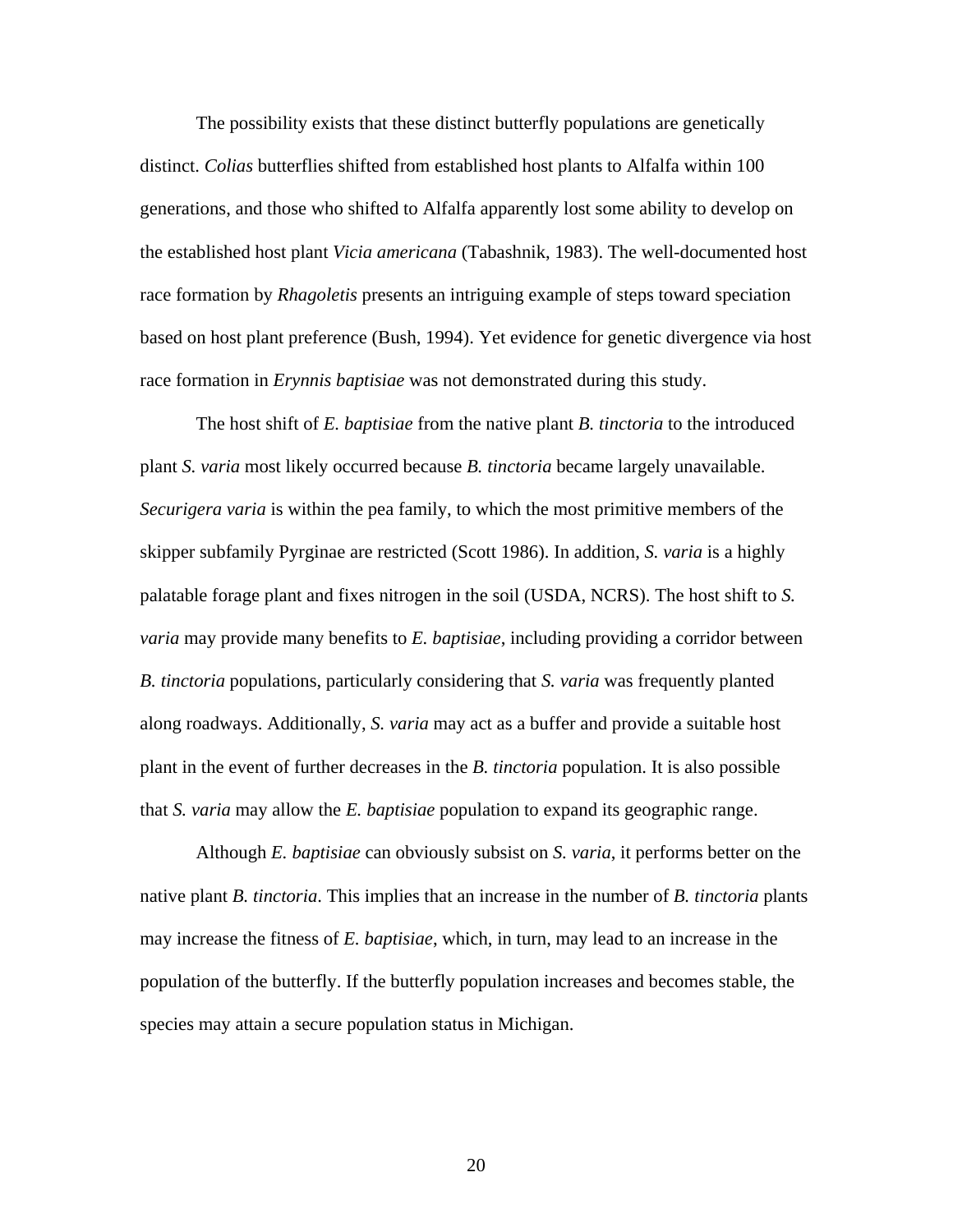#### REFERENCES

- Bach, C. E. & Kelly, D. (2004) Effects of forest edges on herbivory in a New Zealand mistletoe, *Alepis flavida*. *New Zealand Journal of Ecology,* **28**:195-205.
- Barker, A. M. & Maczka, C. J. M. (1996) The relationships between host selection and subsequent larval performance in three free-living graminivorous sawflies. *Ecological Entomology* **21**:317-327.
- Bernays, E. A. & Chapman, R. F. (1994) Host-plant selection by phytophagous insects, Contemporary topics in entomology; 2. Chapman and Hall, New York.
- Bush, G. L. (1994) Sympatric speciation in animals: new wine in old bottles. *Trends in Ecology and Evolution* **9**(8):285-288.
- Byers, R. A., Gustine, D. L., Moyer, B.G. & Bierlein, D. L. (1986) 3-Nitropropionate in Crownvetch: A natural deterrent to insects? *ACS symposium series*, 95-105.
- Carroll, C. J. & Feist, M.A. (2004) Rediscovery of *Baptisia tinctoria* (L.) R. Brown (*Fabaceae*) in Illinois. *Castanea* **69**:234-236.
- Carroll, S. P., Loye, J. E., Dingle, H., Mathieson, M., Famula, T. R., & Zalucki, M. P. (2005) And the beak shall inherit – evolution in response to invasion. *Ecology Letters* **8**:944-951.
- Ehrlich, P. R., & Raven, P.H. (1964) Butterflies and plants: a study in coevolution. *Evolution* **18**:586-608.
- Gochfeld, M. & Burger, J. (1997) Butterflies of New Jersey: A guide to their status, distribution, conservation, and appreciation. Rutgers University Press, New Brunswick, New Jersey.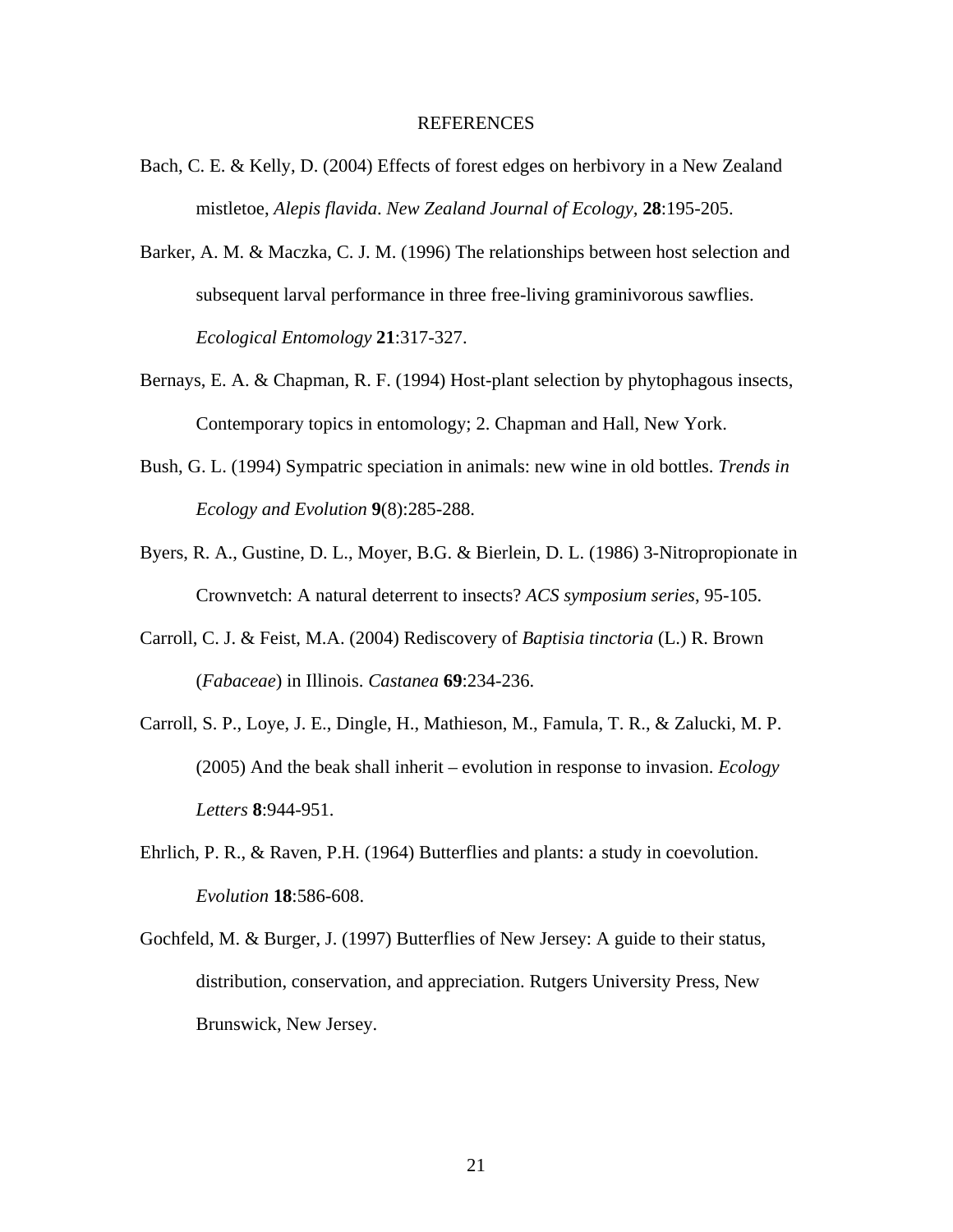- Gratton, C. & Welter, S. C. (1998) Oviposition preference and larval performance of *Liriomyza helianthi* (Diptera: Agromyzidae) on normal and novel host plants. *Population Ecology* **27**(4):926-935.
- Graves, S. D. & Shapiro, A. M. (2003) Exotics as host plants of the California butterfly fauna. *Biological Conservation* **110**:413-433.
- Hare, D. J. (1990) Ecology and management of the Colorado potato beetle. *Annual Review of Entomology* **35**:81-100.
- MNFI Michigan Natural Features Inventory. Michigan's Special Animals [http://web4.msue.msu.edu/mnfi/data/animal\\_list.pdf](http://web4.msue.msu.edu/mnfi/data/animal_list.pdf). Mason Building, P.O. Box 30444, Lansing, MI 48909-7944. (Accessed: October 24, 2007)
- Moreau, J., Benrey, B., & Thiery, D. (2006) Assessing larval food quality for phytophagous insects: are the facts as simple as they appear? *Functional Ecology* **20**, 592-600.
- Murphy, S. M. (2004) Enemy-free space maintains swallowtail butterfly host shift. *Proceedings of the National Academy of Sciences of the United States of America* **101**(52):10848-10852.
- Murphy, S. M., & Feeny, P. (2006) Chemical facilitation of a naturally occurring host shift by *Papilio machaon* butterflies (Papilionidae). *Ecological Monographs* **76**(3):399-414.
- Natural Area Preservation Division. Natural Features Inventory Report: Plant Species Locations, *Baptisia tinctoria*. <http://www.a2gov.org/nap> City of Ann Arbor, 1831 Traver Rd., Ann Arbor, MI 48105.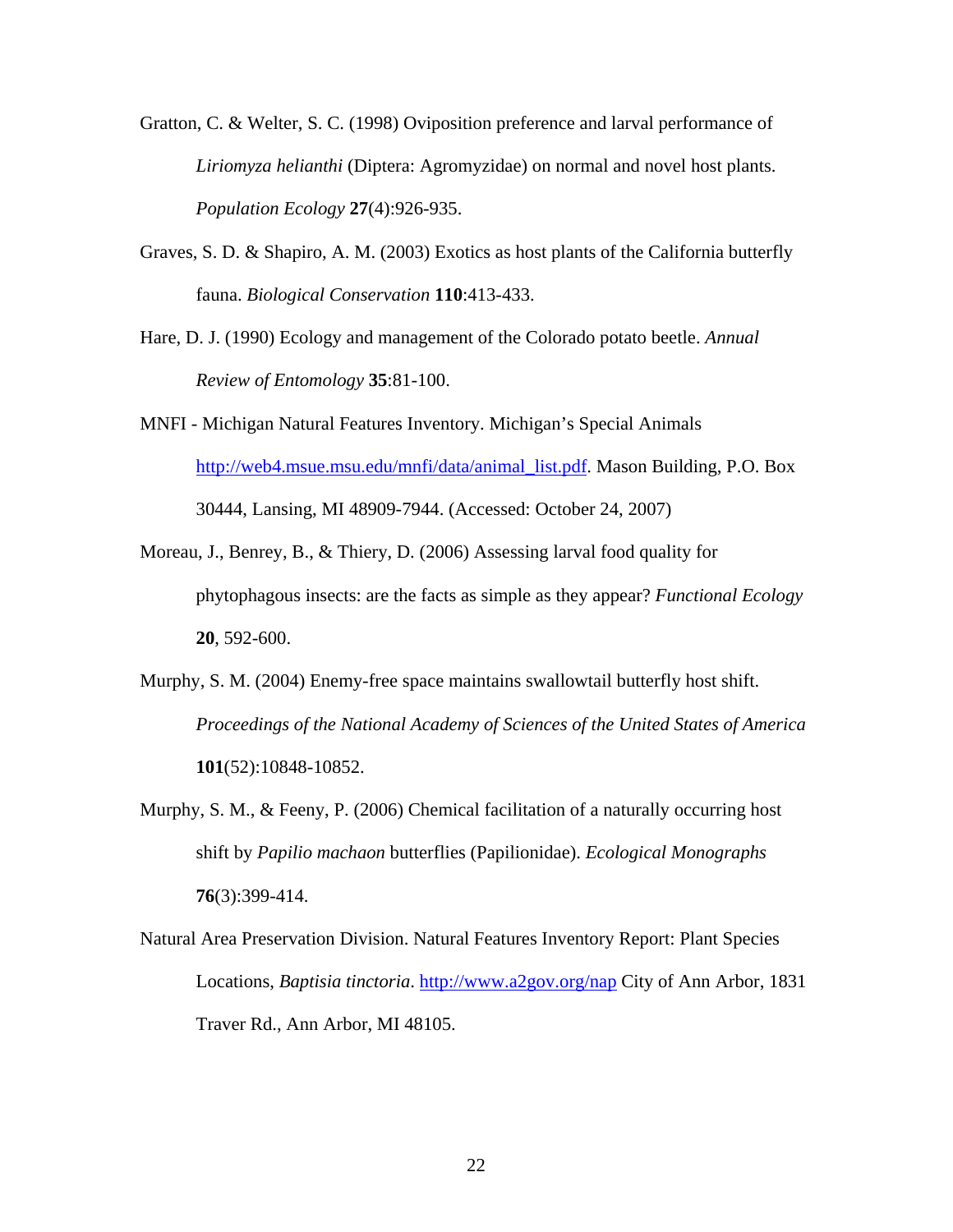- NatureServe 2007. NatureServe Explorer: An online encyclopedia of life [web application]. Version 6.2. NatureServe, Arlington, Virginia. Available <http://www.natureserve.org/explorer>. (Accessed: October 24, 2007)
- Nielsen, M.C. (1999) Michigan butterflies & skippers: A field guide and reference. Michigan State University Extension, East Lansing, Michigan.
- Nylin, S. & Gotthard, K. (1998) Plasticity in life-history traits. *Annual Review of Entomology* **43**:63-83.
- Pimentel. D., Lach, L., Zuniga, R., & Morrison, D. (2000) Environmental and economic cost of nonindigenous species in the United States. *BioScience* **50**:53-65.
- Roxas, M. & Jurenka, J. (2007) Colds and influenza: A review of diagnosis and conventional, botanical, and nutritional considerations. *Alternative Medicine Review* **12**(1):25-43.
- Schwarz, D., Matta, B. M., Shakir-Botteri, & N., McPheron, B. A. (2005) Host shift to an invasive plant triggers rapid animal hybrid speciation. *Nature* **436**:546-549.
- Scott, J.A. (1986) The Butterflies of North America: A natural history and field guide. Stanford University Press, Stanford, CA.
- Shapiro, A.M. (1979) *Erynnis baptisiae* (*Hesperiidae*) on crown vetch (*Leguminosae*). *Journal of the Lepdopterists' Society* **33**(4):258.
- Shiral, Y. & Morimoto, N. (1999) A host shift from wild blue cohosh to cultivated potato by the phytophagous ladybird beetle, *Epilachna yasutomii* (Coleoptera, Coccinellidae). *Researches on Population Ecology* **41**:161-167.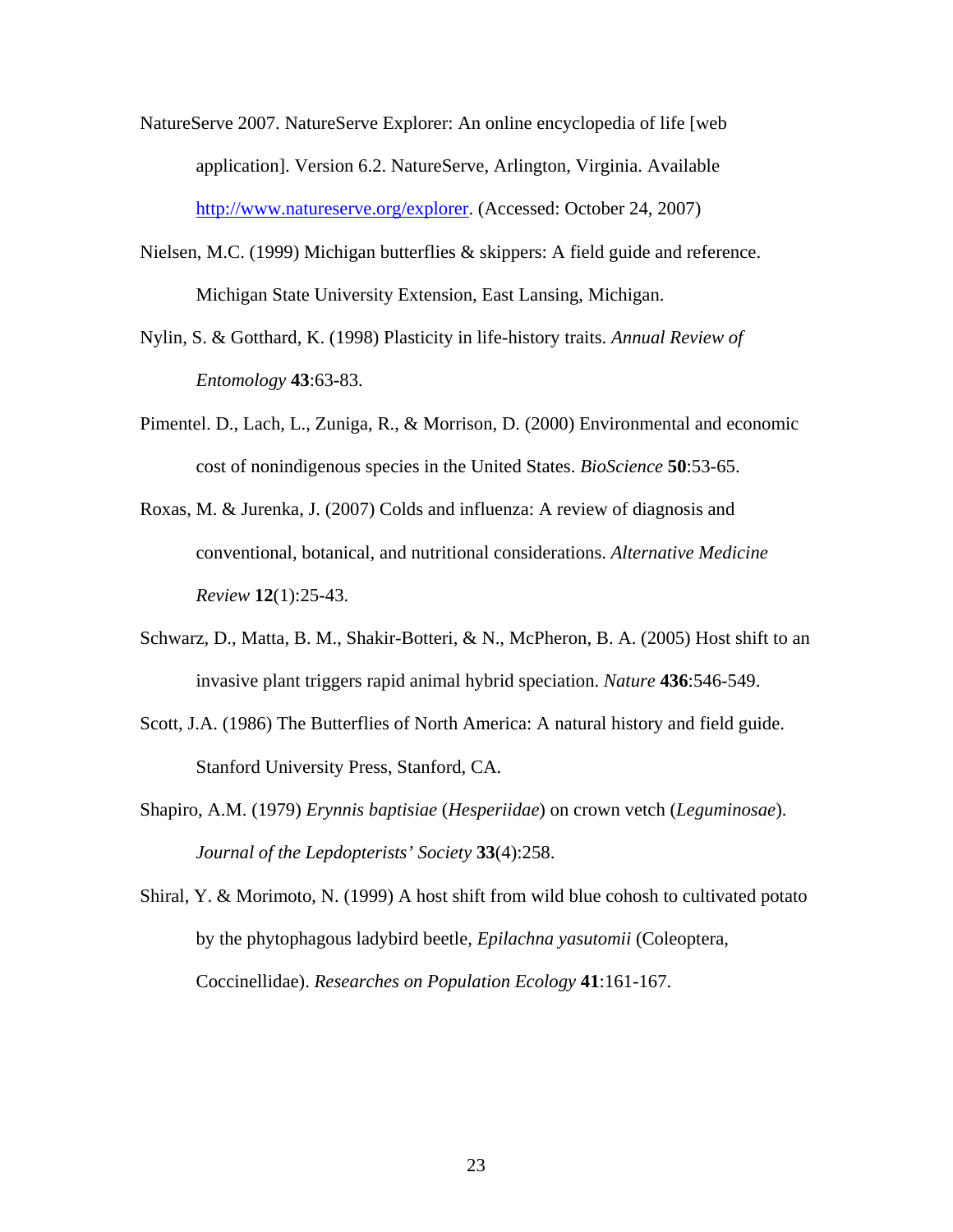- Solarz, S. L. & Newman, R. M. (2001) Variation in hostplant preference and performance by the milfoil weevil, *Euhrychiopsis lecontei* Dietz, exposed to native and exotic watermilfoils. *Oecologia* **126**:66-75.
- Stanton, M. L. (1982) Searching in a patchy environment: foodplant selection by *Colias P. eriphyle* butterflies. *Ecology* **63**(3):839-853.
- Strong, D. R., Lawton, J. H., & Southwood, R. (1984) Insects on plants: Community patterns and mechanisms. Harvard University Press, Cambridge, Massachusetts.
- Tabashnik, B.E. (1983) Host range evolution: The shift from native legume hosts to Alfalfa by the butterfly, *Colias philodice eriphyle*. *Evolution* **37**(1):150-162.
- Tammaru, T., Esperk, T. & Castellanos, I. (2002) No evidence for costs of being large in females of *Orgyia* spp. (Lepidoptera, Lymantriidae): larger is always better. *Oecologia* **133**:430-438.
- USDA, NRCS. (2007) The PLANTS Database ([http://plants.usda.gov](http://plants.usda.gov/), 6 February 2007). [National Plant Data Center,](http://npdc.usda.gov/) Baton Rouge, LA 70874-4490 USA. (Accessed: October 24, 2007)
- Voss, E.G. (2001) Michigan Flora, A guide to the identification and occurrence of the native and naturalized seed-plants of the state. Part II Dicots (Saururaceae – Cornaceae). Cranbrook Institute of Science Bulletin 59 and University of Michigan Herbarium.
- Wilcove, D. S., Rothstein, D., Dubow, J., Phillips, A., & Losos, E. (1998) Quantifying threats to imperiled species in the United States. *BioScience* **48**(8):607-615.
- Wilkinson, L. (1990) SYSTAT: *the system for statistics*. SYSTAT, Inc. Evanston, Illinois.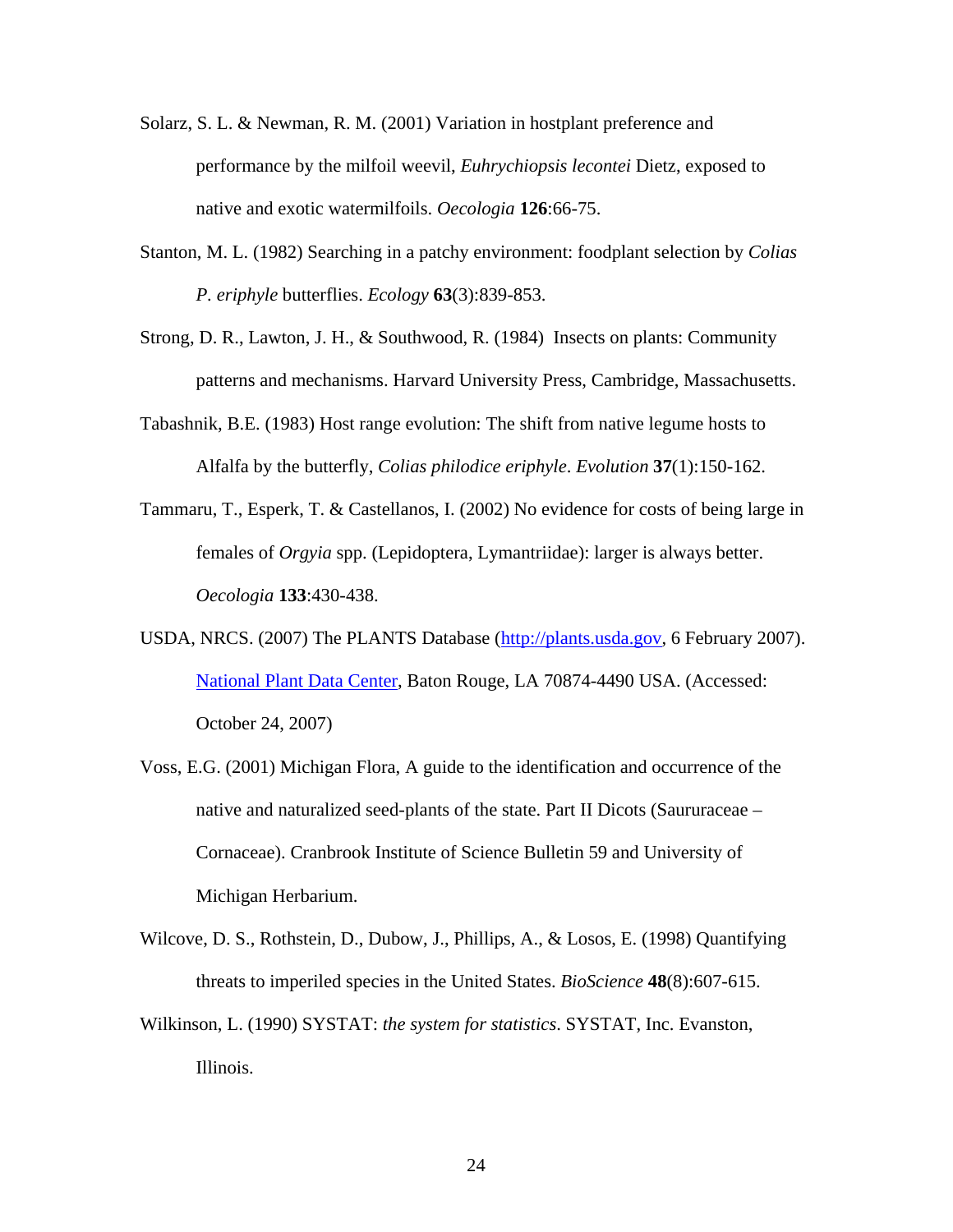*Two-way ANCOVA of pupal weight with covariate of original larval length, as a function of the population origin (native or introduced), the plant larvae were reared upon, and an interactive effect.* 

| Pupal Weight $(g)$       | F     | DF   |       |
|--------------------------|-------|------|-------|
| Population Origin        | 0.035 | 1,16 | 0.855 |
| <b>Plant Reared Upon</b> | 5.660 | 1,16 | 0.030 |
| Interaction              | 0.738 | 1,16 | 0.403 |
| Original Length          | 0.384 | 1,16 | 0.544 |

## Table 2

*Two-way ANCOVA of daily larval growth rate (mm/day) as a function of the population origin (native or introduced), the plant larvae were reared upon, and an interactive effect.* 

| Larval Growth Rate (mm/day)    | F     | DF   | P     |
|--------------------------------|-------|------|-------|
| <b>Population Origin</b>       | 6.330 | 1,18 | 0.022 |
| <b>Plant Reared Upon</b>       | 1.690 | 1.18 | 0.210 |
| Interaction                    | 0.677 | 1,18 | 0.421 |
| Covariate–Original length (mm) | 44.46 | 1,18 | 0.000 |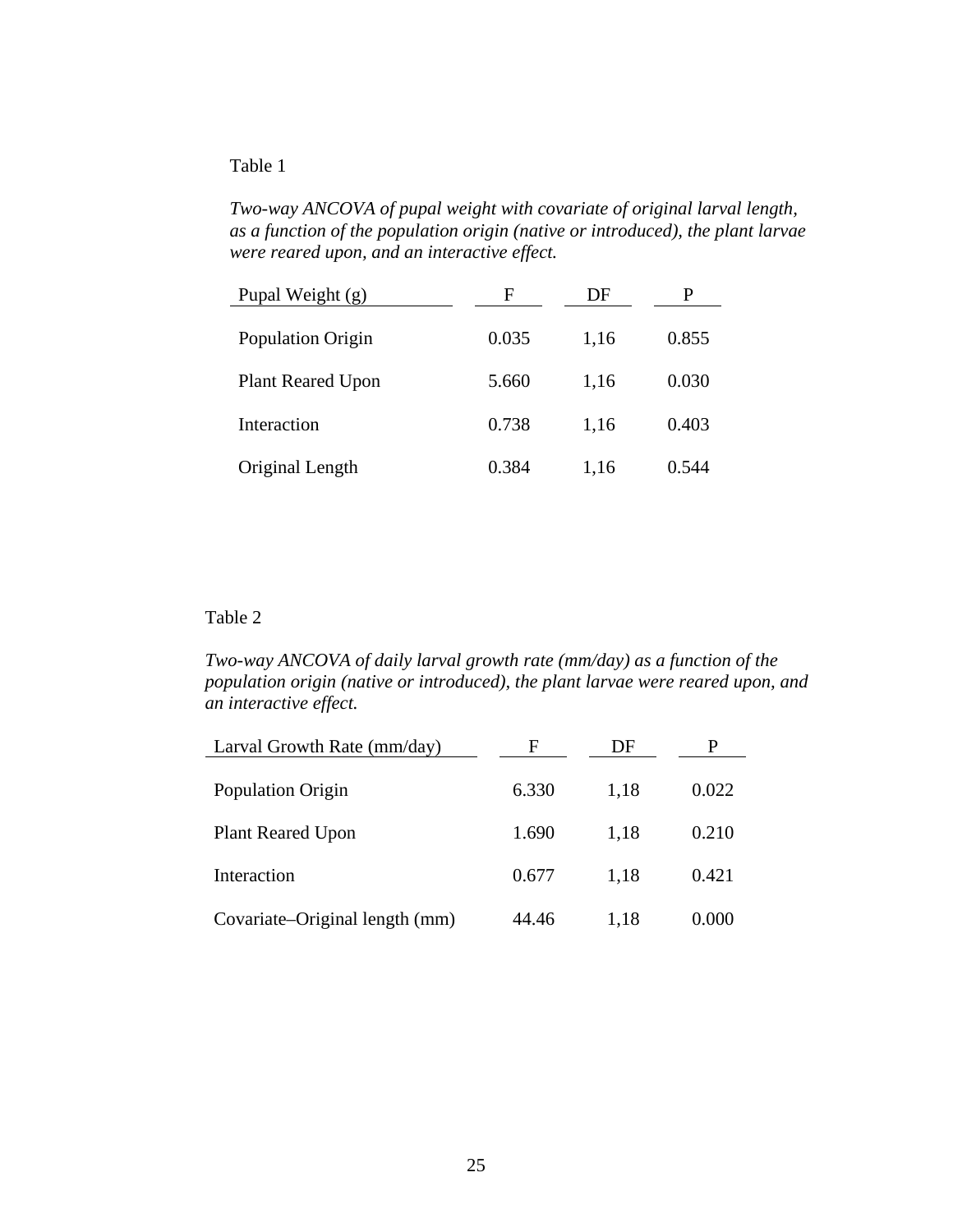*Percentage of larvae that pupated and the percentage of pupae that successfully emerged as adult butterflies from the greenhouse experiment conducted in 2005. Larvae from both original populations (native or introduced) were reared upon either the native (B. tinctoria) or the introduced plant (S. varia).* 

| Original<br>Plant          |   | Plant<br>Reared<br>Upon                 | N   | % of larvae that<br>became pupae | N | % of pupae<br>successfully<br>emerged as<br>adults | N |
|----------------------------|---|-----------------------------------------|-----|----------------------------------|---|----------------------------------------------------|---|
|                            |   | B. tinctoria $\rightarrow$ B. tinctoria | - 8 | 37.5%                            | 3 | 12.5%                                              |   |
| B. tinctoria $\rightarrow$ |   | S. varia                                | 9   | 66.6%                            | 6 | 22.2%                                              | 2 |
| S. varia                   |   | $\rightarrow$ B. tinctoria 12           |     | 50.0%                            | 6 | 33.3%                                              | 4 |
| S. varia                   | → | S. varia                                | 16  | 37.5%                            | 6 | 31.3%                                              |   |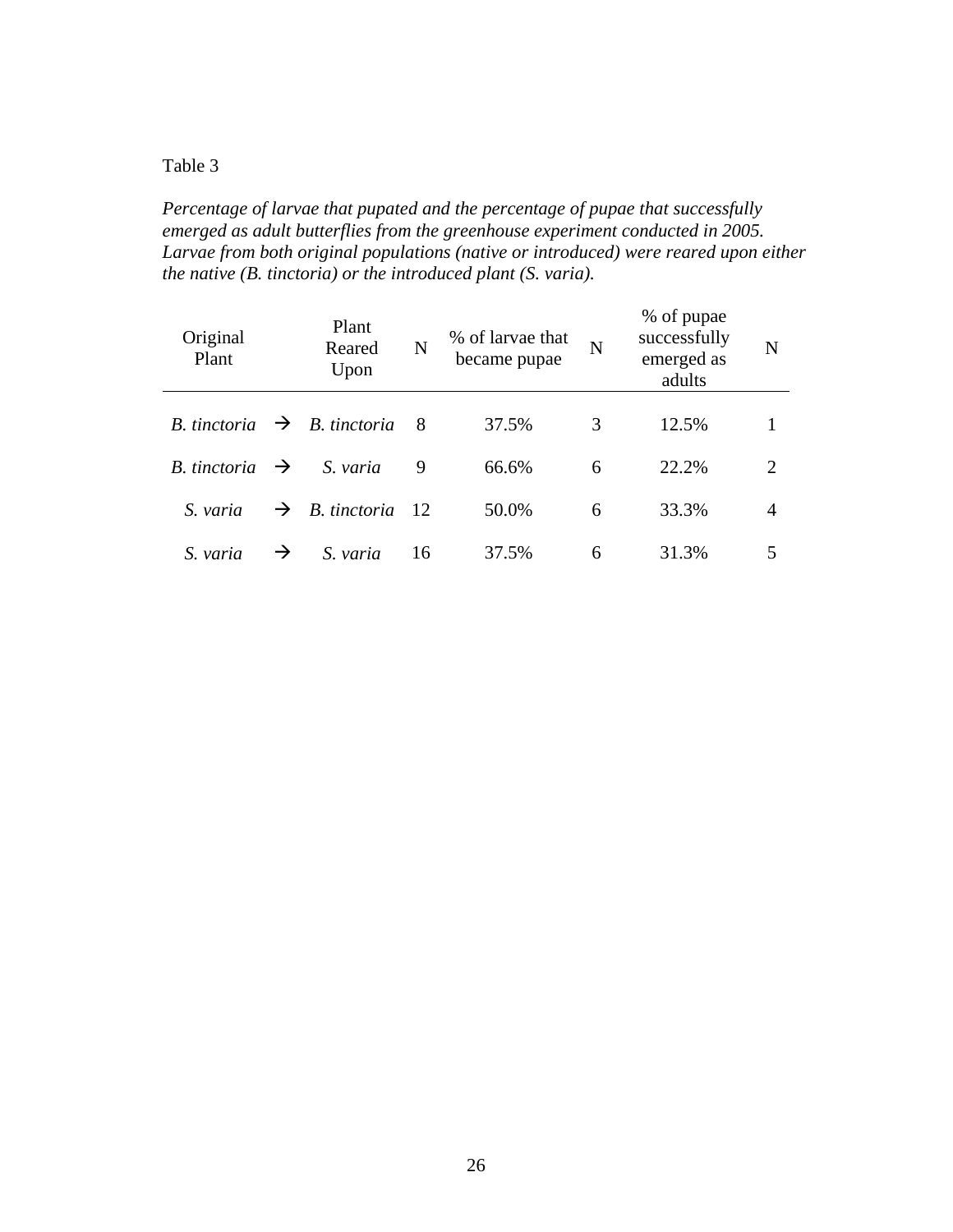*Two-way ANOVA of the number of leaves damaged, based on the population origin (native or introduced), the plant fed upon, and an interactive effect on days 18 and 26.* 

| Day 18            | F     | DF   | P     |
|-------------------|-------|------|-------|
| Population Origin | 2.507 | 1,30 | 0.124 |
| Plant Fed Upon    | 6.780 | 1,30 | 0.014 |
| Interaction       | 3.089 | 1,30 | 0.089 |
|                   |       |      |       |
| Day 26            | F     | DF   | P     |
| Population Origin | 0.168 | 1,30 | 0.685 |
| Plant Fed Upon    | 0.415 | 1,30 | 0.524 |
| Interaction       | 1.217 | 1,30 | 0.279 |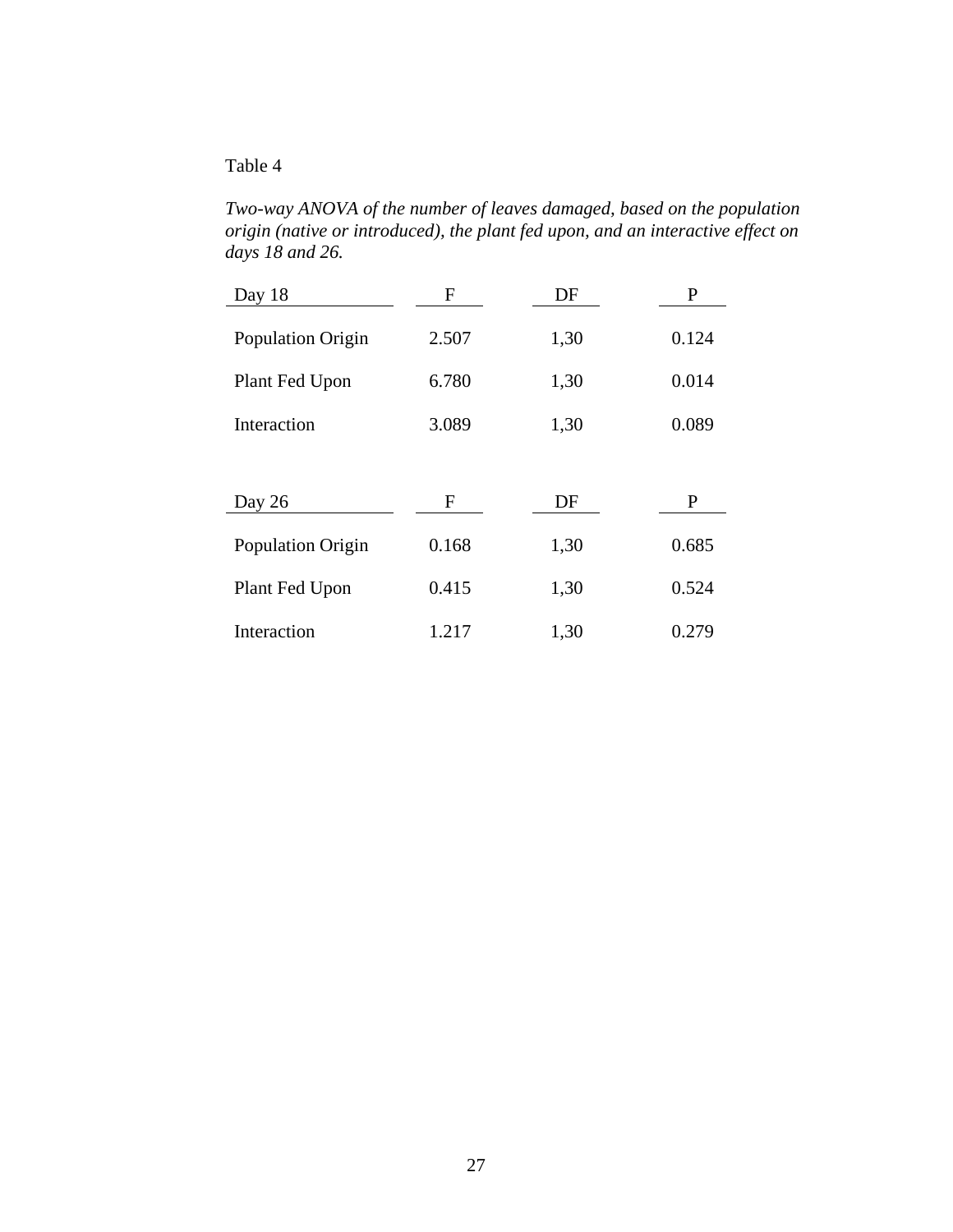*Two-way ANOVA of mean leaf damage on damaged leaves, based on the population origin (native or introduced), the plant fed upon, and an interactive effect on days 18 and 26. Data were arcsine transformed prior to analysis.* 

| Day 18            | $\mathbf{F}$ | DF   | P     |
|-------------------|--------------|------|-------|
| Population Origin | 36.29        | 1,25 | 0.000 |
| Plant Fed Upon    | 0.194        | 1,25 | 0.664 |
| Interaction       | 1.691        | 1,25 | 0.205 |
|                   |              |      |       |
| Day 26            | F            | DF   | P     |
| Population Origin | 0.074        | 1,25 | 0.787 |
| Plant Fed Upon    | 0.031        | 1,25 | 0.862 |
| Interaction       | 0.008        | 1,25 | 0.930 |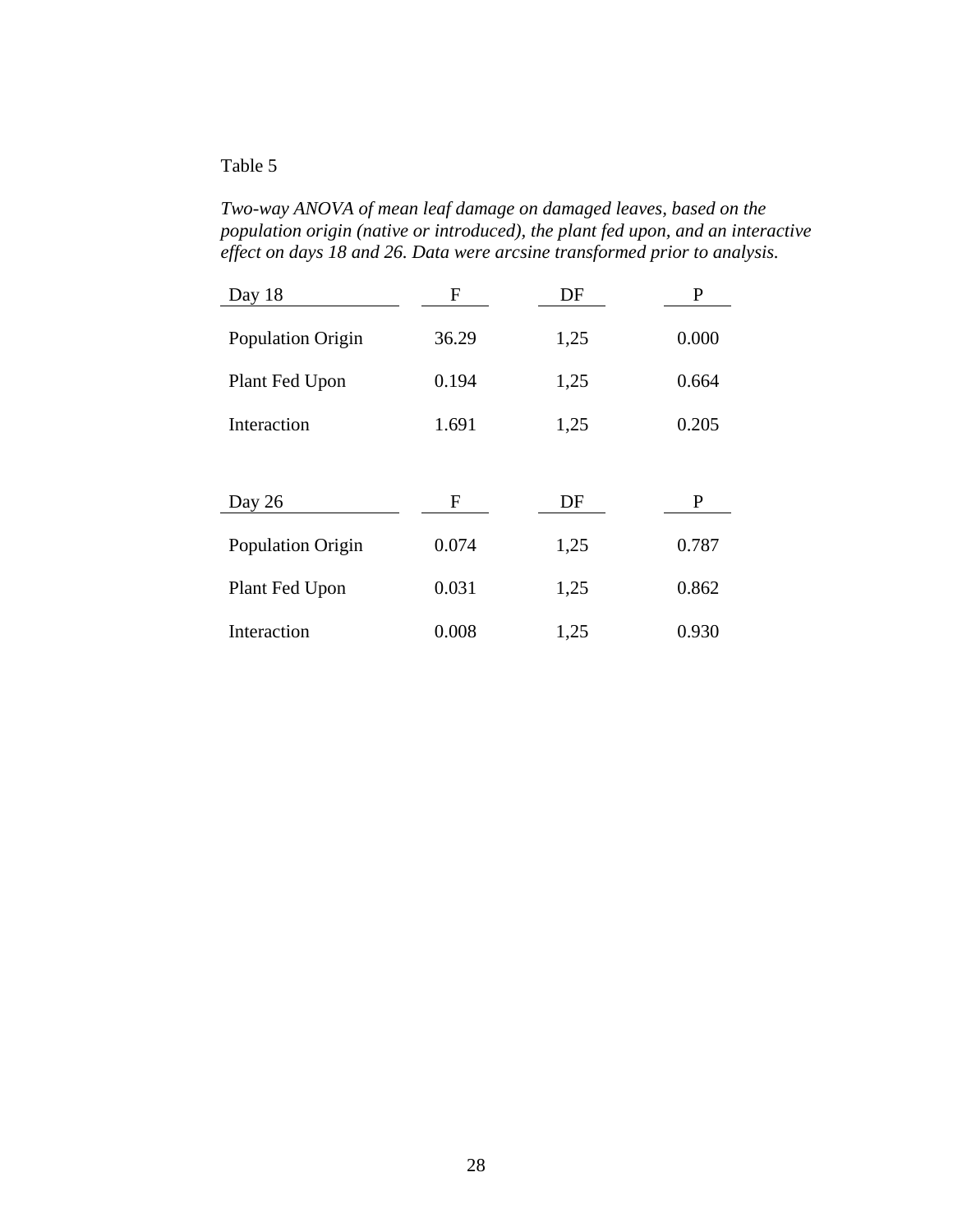*Two-way ANOVA of the number of leaves damaged based on the plant egg laid upon, plant fed upon, and an interactive effect on days 18 and 26. Data are from the Olson (introduced host) population.* 

| Day 18            | F           | DF   | P     |
|-------------------|-------------|------|-------|
| Plant Egg Laid On | 1.478       | 1,20 | 0.238 |
| Plant Fed Upon    | 0.226       | 1,20 | 0.639 |
| Interaction       | 5.698       | 1,20 | 0.027 |
|                   |             |      |       |
| Day 26            | $\mathbf F$ | DF   | P     |
| Plant Egg Laid On | 2.347       | 1,20 | 0.141 |
| Plant Fed Upon    | 0.781       | 1,20 | 0.387 |
| Interaction       | 7.353       | 1,20 | 0.013 |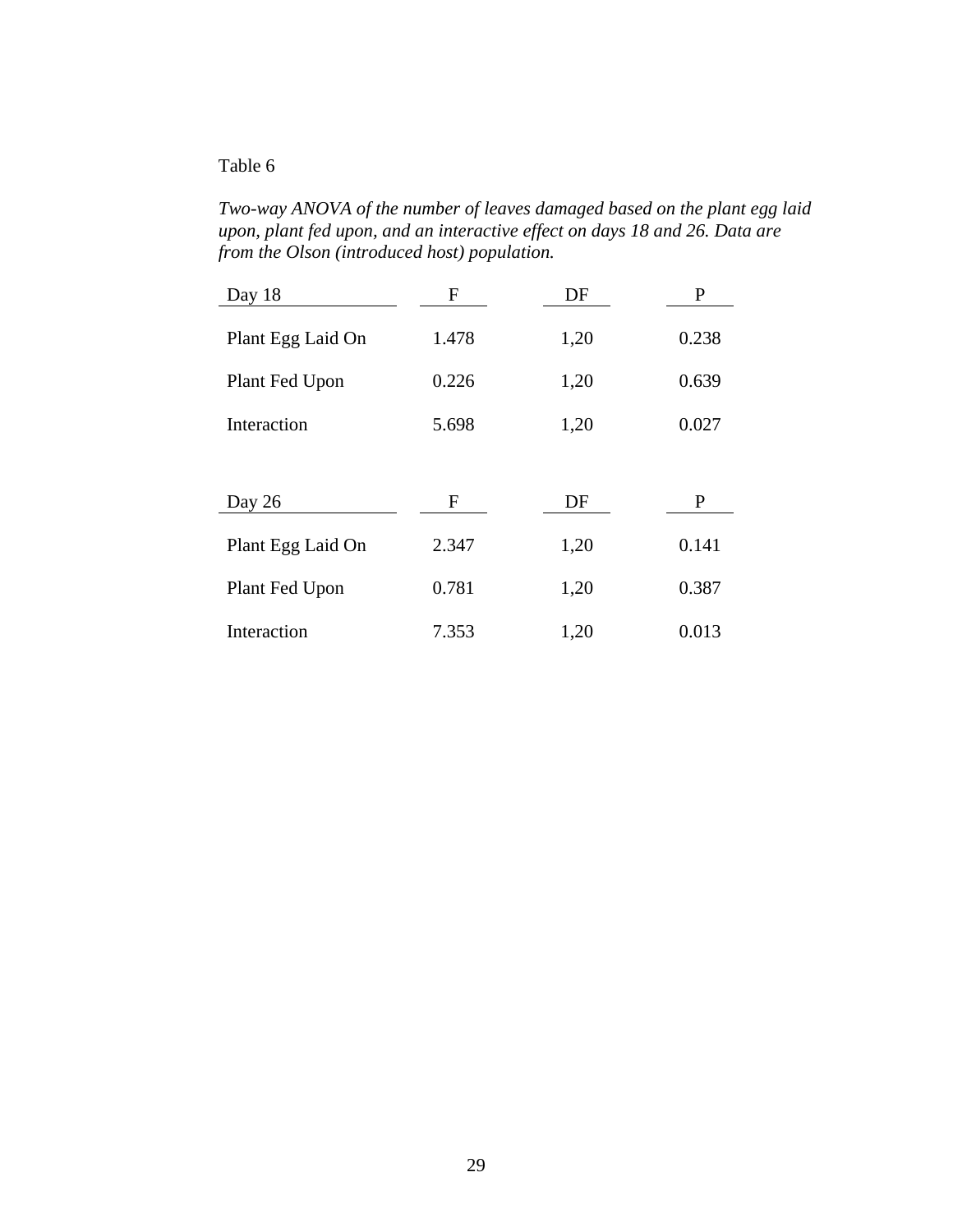*Two-way ANOVA of the mean leaf damage on damaged leaves, based on the plant egg laid upon, plant fed upon, and an interactive effect on days 18 and 26. Data are from the Olson (introduced host) population. Data were arcsine transformed prior to analysis.* 

| Day 18            | F     | DF   | P     |
|-------------------|-------|------|-------|
| Plant Egg Laid On | 0.768 | 1,17 | 0.393 |
| Plant Fed Upon    | 0.494 | 1,17 | 0.492 |
| Interaction       | 0.615 | 1,17 | 0.444 |
|                   |       |      |       |
| Day 26            | F     | DF   | P     |
| Plant Egg Laid On | 4.22  | 1,19 | 0.054 |
| Plant Fed Upon    | 0.046 | 1,19 | 0.833 |
| Interaction       | 0.222 | 1,19 | 0.643 |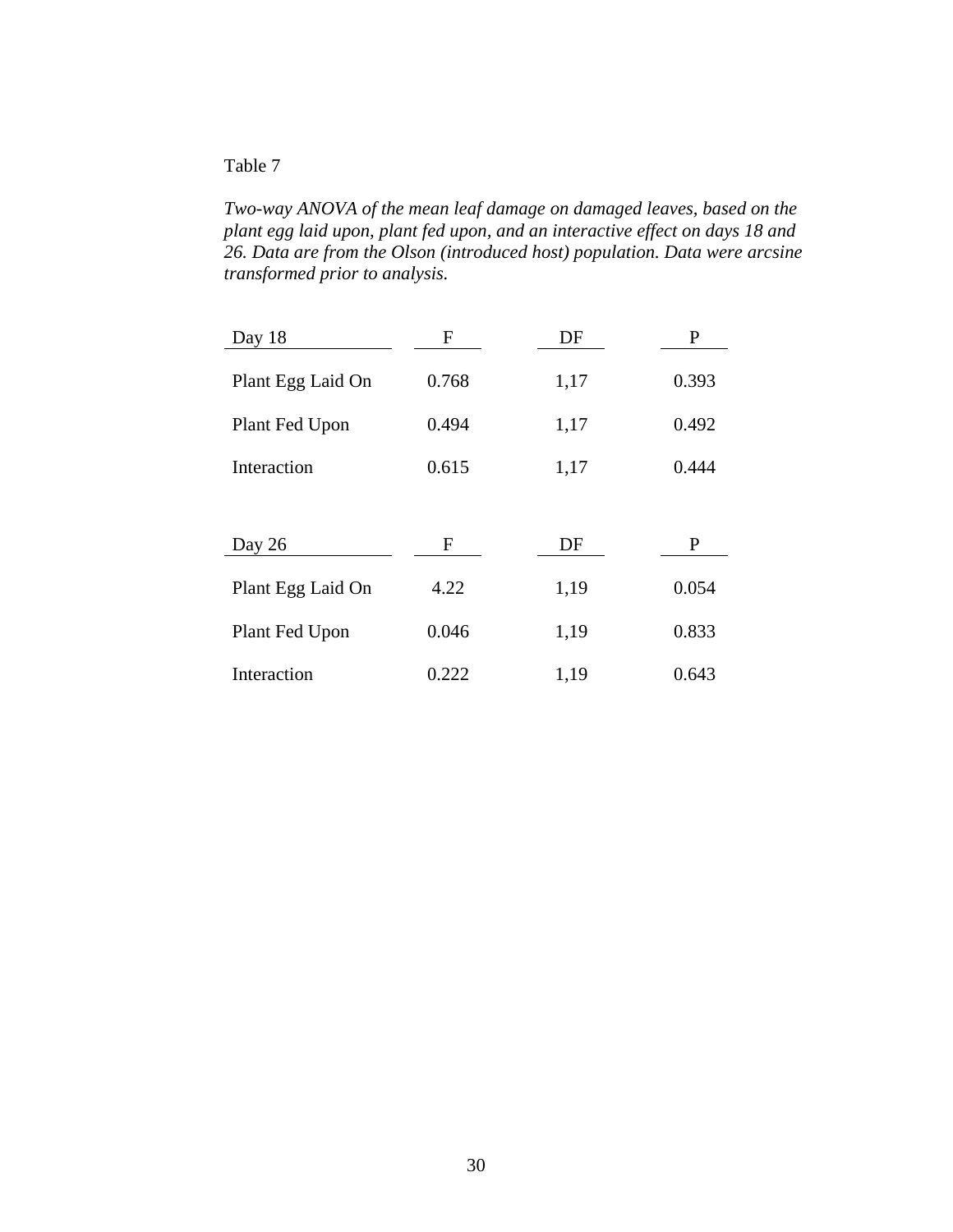

*Fig. 1*. Distribution of Wild Indigo Duskywing (*Erynnis baptisiae*) populations in Michigan (NatureServe, 2007). 1 – Washtenaw County, 2 – St. Joseph County, 3 – Hillsdale County, 4 – Monroe County.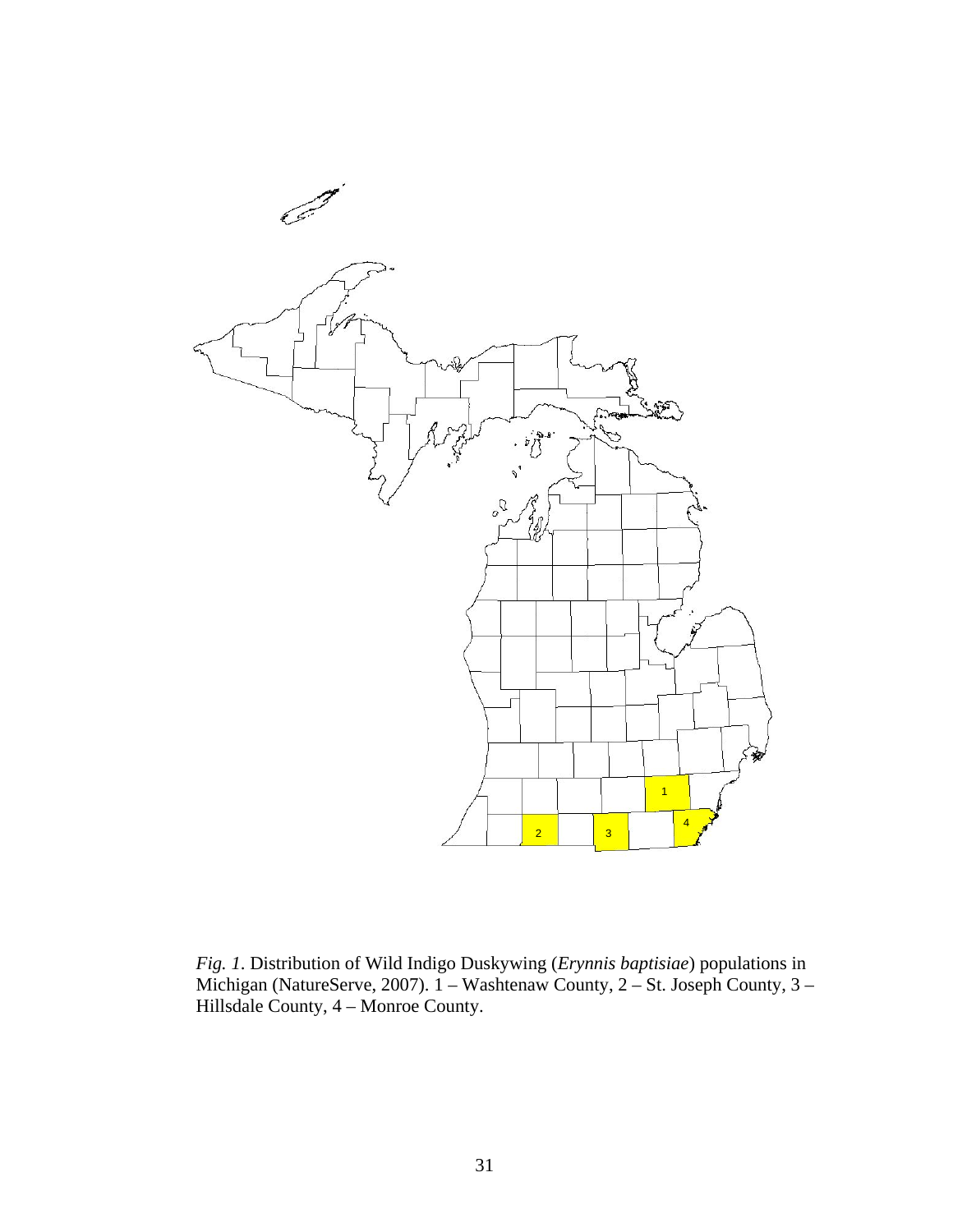

*Fig. 2*. Pupal weights of larvae from each of the two host populations (native and introduced) grown on the two host plants, *B. tinctoria* (native) or *S. varia* (introduced). Means and SE are represented for pupal weight based on population and plant. *B. tinctoria* → *B. tinctoria* N=3. *B. tinctoria* → *S. varia* N=6. *S. varia* → *B. tinctoria* N=6. *S. varia*  $\rightarrow$  *S. varia* N=6.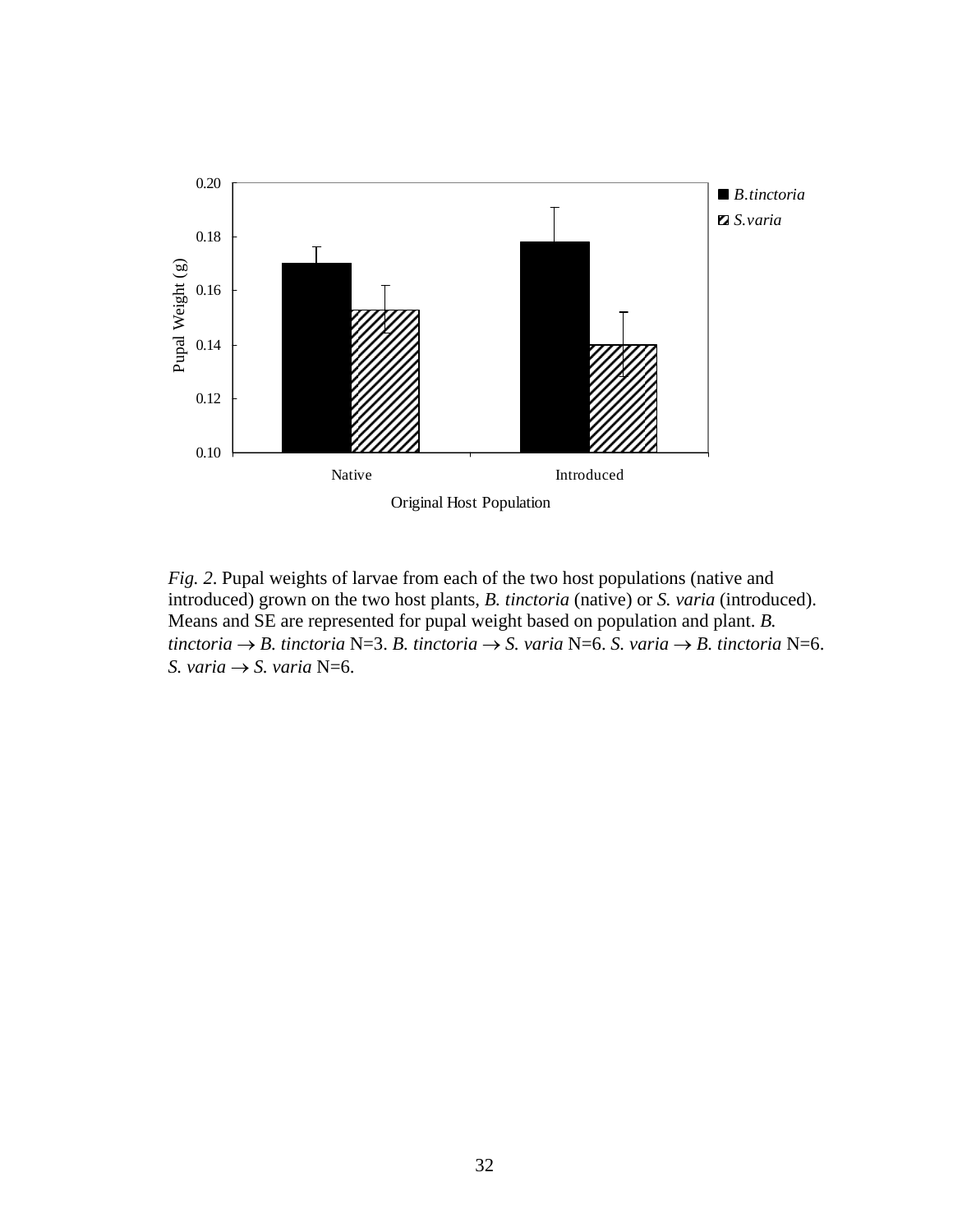

*Fig. 3.* Daily larval growth rate ([final length – initial length]/# of days) of larvae based on population origin (native or introduced) and plant reared upon, *B. tinctoria* (native) or *S. varia* (introduced). Means and SE are represented for growth rate. *B. tinctoria*  $\rightarrow$  *B. tinctoria* N=4. *B. tinctoria*  $\rightarrow$  *S. varia* N=6. *S. varia*  $\rightarrow$  *B. tinctoria* N=7. *S. varia*  $\rightarrow$  *S. varia* N=6.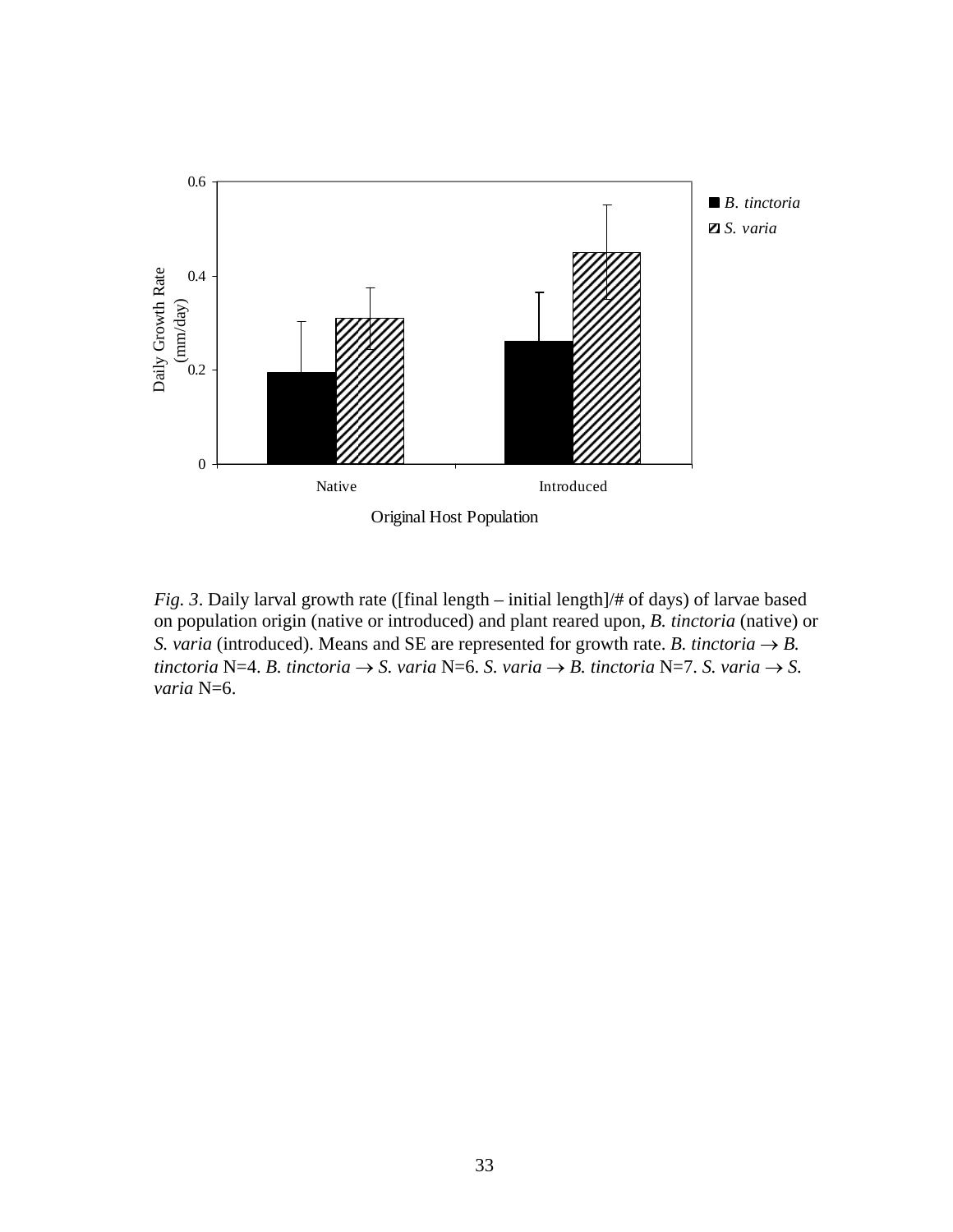

*Fig. 4*. Number of eggs laid on either the native (*B. tinctoria*) or introduced (*S. varia*) plant, based on original host population. Only a single female from the Petersburg (native host) population completed this experiment, and data show the actual number of eggs laid. Means and SE are represented for females from the Olson (introduced host) population. Native host population: *B. tinctoria* N=1; *S. varia* N=1. Introduced host population: *B. tinctoria* N=7; *S. varia* N=7.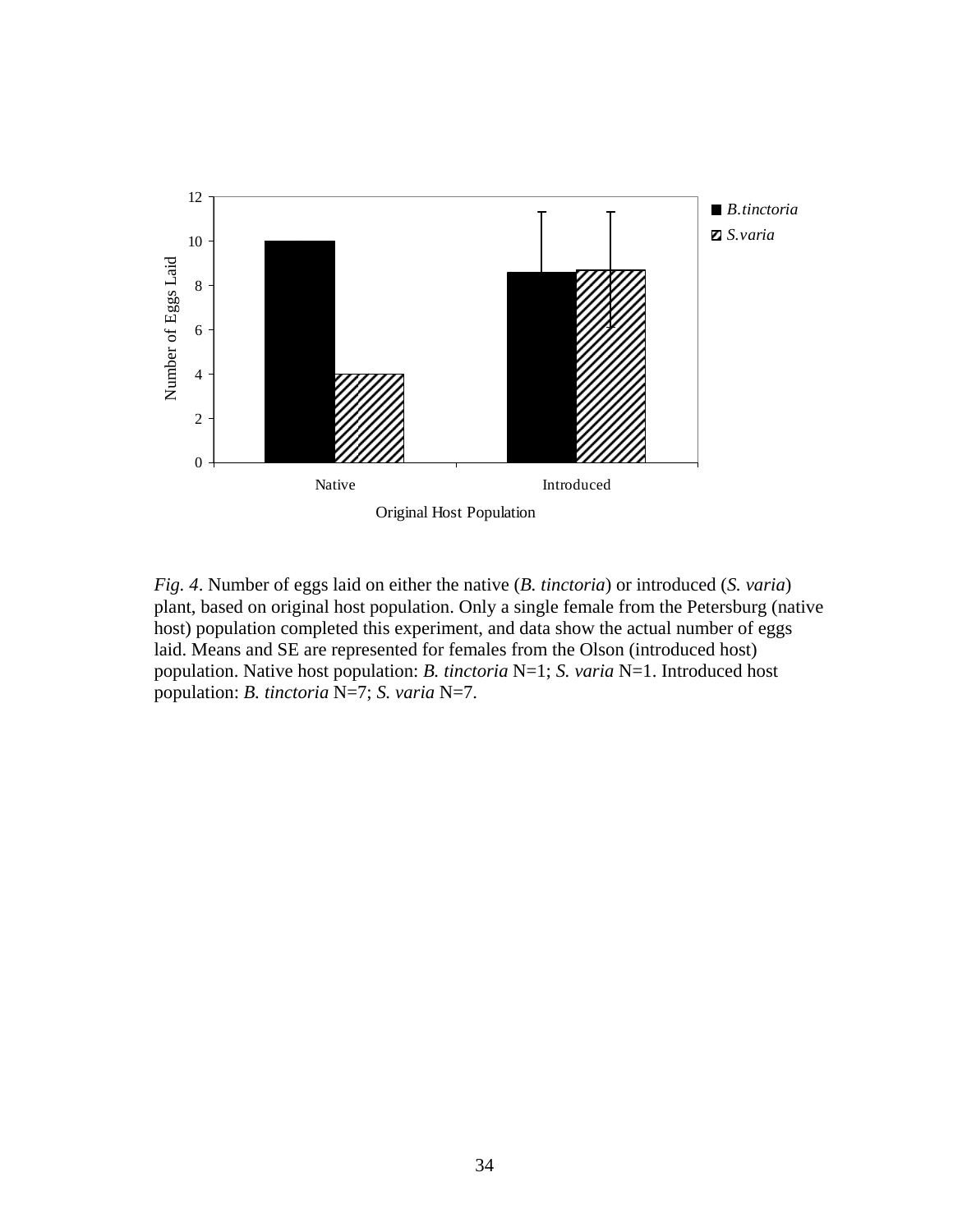

*Fig. 5*. Damage is shown for caterpillars from the Petersburg (native host) population feeding on *B. tinctoria* (black bars) and *S. varia* (gray bars); and for caterpillars from the Olson (introduced host) population feeding on *B. tinctoria* (diamond bars) and *S. varia* (diagonal bars). Means and SE are represented for the mean number of leaves damaged by both populations (native and introduced). *B. tinctoria*  $\rightarrow$  *B. tinctoria* N=5. *B. tinctoria*  $\rightarrow$  *S. varia* N=5. *S. varia*  $\rightarrow$  *B. tinctoria* N=12. *S. varia*  $\rightarrow$  *S. varia* N=12.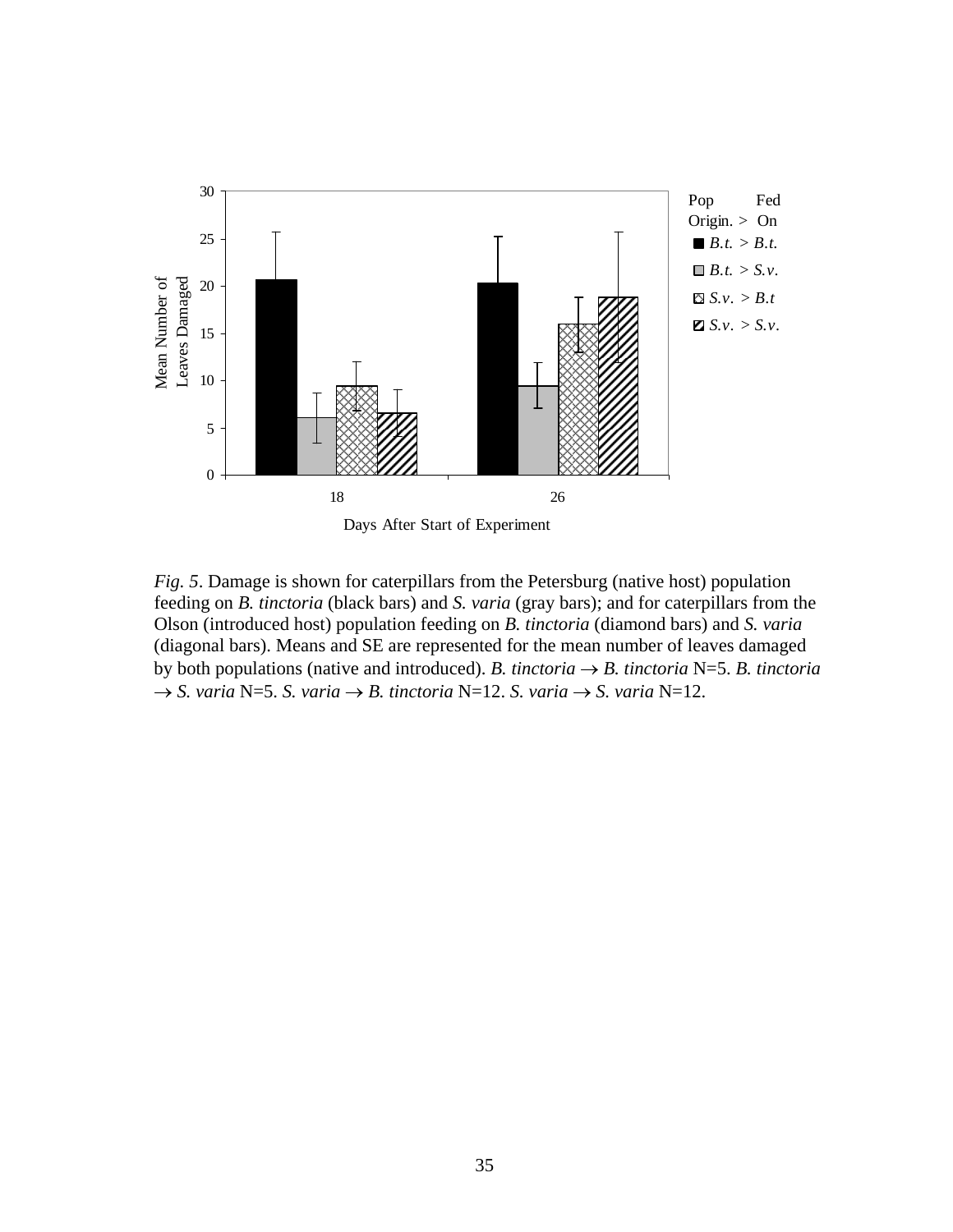

*Fig. 6*. Damage is shown for caterpillars from the Petersburg (native host) population feeding on *B. tinctoria* (black bars) and *S. varia* (gray bars); and for caterpillars from the Olson (introduced host) population feeding on *B. tinctoria* (diamond bars) and *S. varia* (diagonal bars). Means and SE are represented for the mean proportion of leaf damage per damaged leaf by both populations (native and introduced). Day 18: *B. tinctoria*  $\rightarrow$  *B. tinctoria* N=5. *B. tinctoria*  $\rightarrow$  *S. varia* N=3. *S. varia*  $\rightarrow$  *B. tinctoria* N=10. *S. varia*  $\rightarrow$  *S. varia* N=11. Day 26: *B. tinctoria*  $\rightarrow$  *B. tinctoria* N=5. *B. tinctoria*  $\rightarrow$  *S. varia* N=5. *S.*  $varia \rightarrow B$ . tinctoria N=11. *S. varia*  $\rightarrow$  *S. varia* N=12.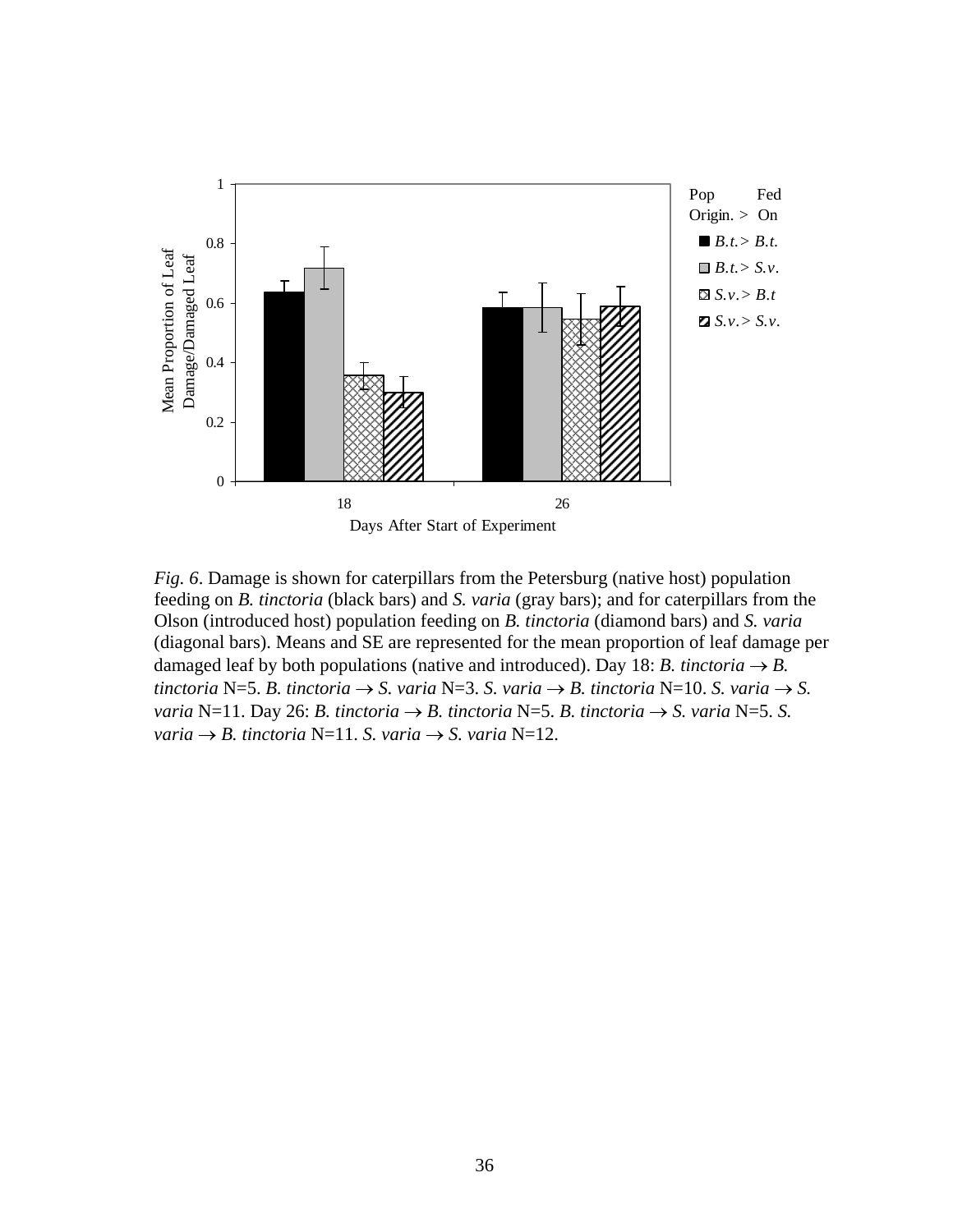

*Fig. 7*. The number of leaves damaged on days 18 and 26 after the start of the experiment. Data are from the Olson (introduced host) population. Means and SE are represented for the mean number of leaves damaged by the Olson population. Solid black bars indicate eggs laid on *B. tinctoria* (native) and larvae feeding upon *B. tinctoria*. Solid grey bars indicate eggs laid on *B. tinctoria* (native) and larvae feeding upon *S. varia* (introduced). Bars with the diamond pattern indicate eggs laid on *S. varia* (introduced) and larvae feeding upon *B. tinctoria* (native). Diagonal bars indicate eggs laid on *S. varia* (introduced), and larvae feeding upon *S. varia. B. tinctoria*  $\rightarrow$  *B. tinctoria* N=7. *B. tinctoria* → *S. varia* N=7. *S. varia* → *B. tinctoria* N=5. *S. varia* → *S. varia* N= 5.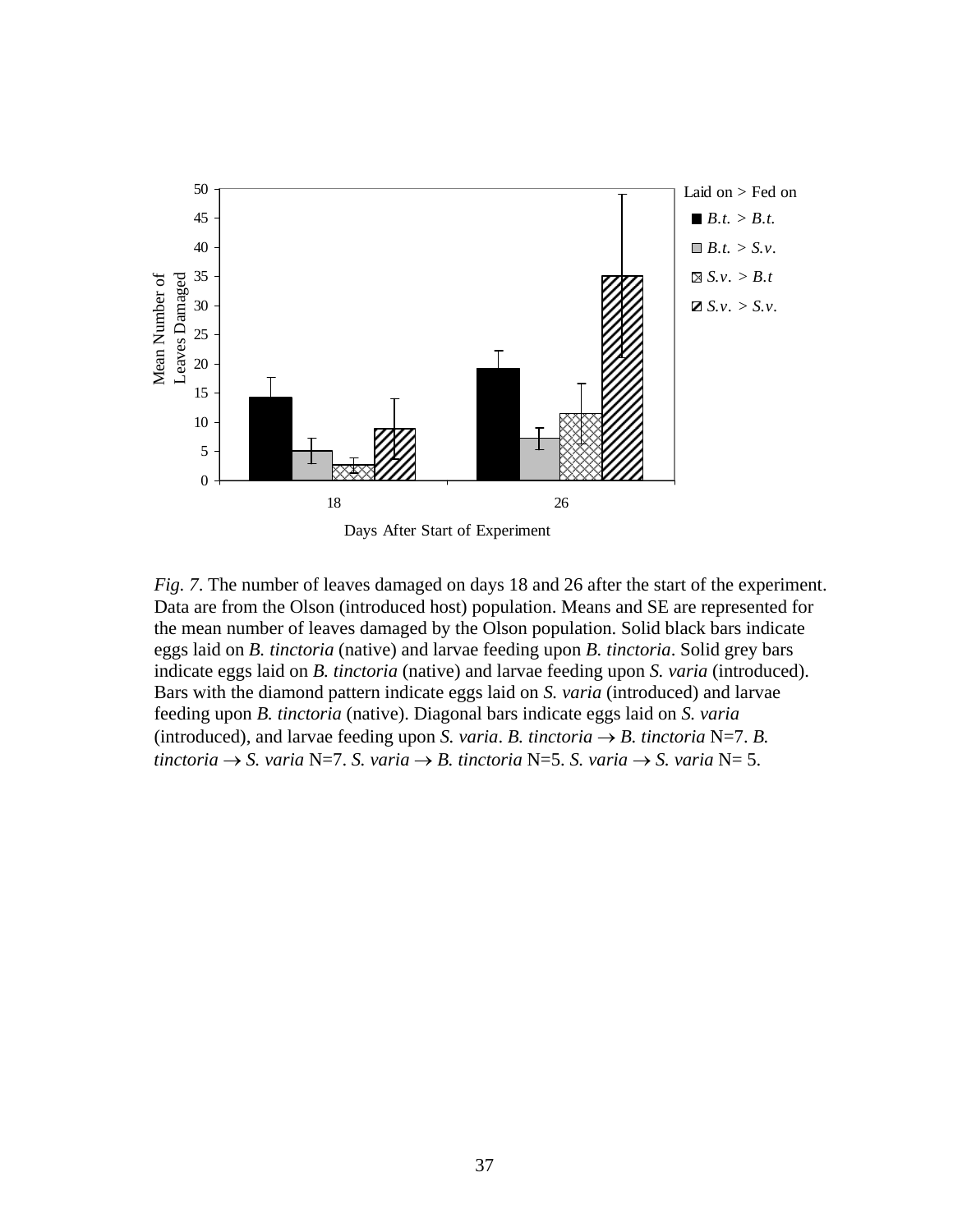

*Fig. 8*. The proportion of leaf area removed per damaged leaf on days 18 and 26 after the start of the experiment. Data are from the Olson (introduced host) population. Means and SE are represented for the mean proportion of leaf damage per damaged leaf by the Olson population. Solid black bars indicate eggs laid on *B. tinctoria* (native) and larvae feeding upon *B. tinctoria*. Solid grey bars indicate eggs laid on *B. tinctoria* (native) and larvae feeding upon *S. varia* (introduced). Bars with the diamond pattern indicate eggs laid on *S. varia* (introduced) and larvae feeding upon *B. tinctoria* (native). Diagonal bars indicate eggs laid on *S. varia* (introduced), and larvae feeding upon *S. varia*. Day 18: *B. tinctoria* → *B. tinctoria* N=7. *B. tinctoria* → *S. varia* N=6. *S. varia* → *B. tinctoria* N=3. *S. varia* → *S. varia* N=5. Day 26: *B. tinctoria*  $\rightarrow$  *B. tinctoria* N=7. *B. tinctoria*  $\rightarrow$  *S. varia* N=7. *S.*  $varia \rightarrow B$ . tinctoria N=4. *S. varia*  $\rightarrow$  *S. varia* N=5.